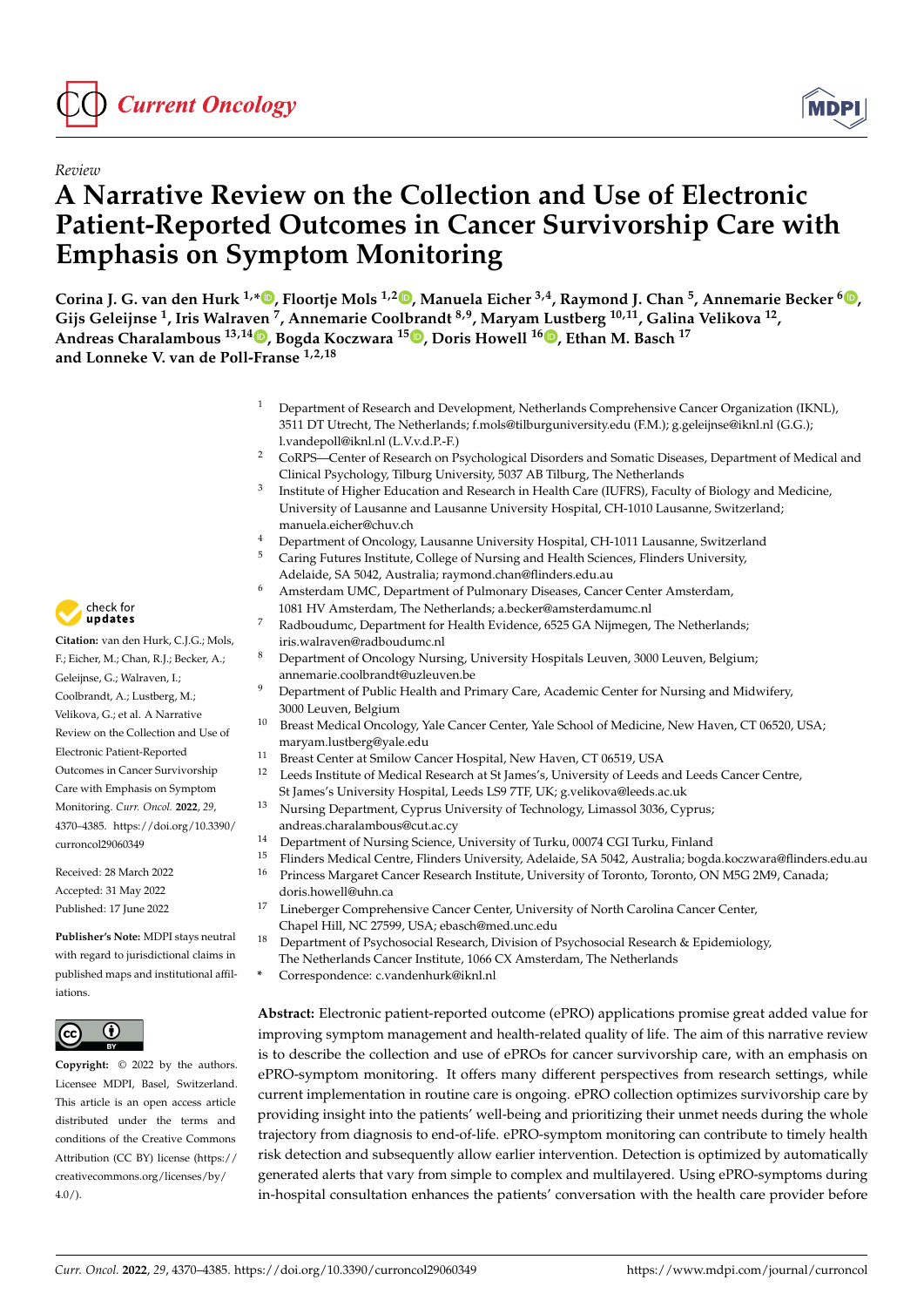making informed decisions about treatments, other interventions, or self-management. ePRO( symptoms) entail specific implementation issues and complementary ethics considerations. The latter is due to privacy concerns, digital divide, and scarcity of adequately representative data for particular groups of patients.

**Keywords:** cancer; survivorship; electronic patient-reported outcomes; symptoms; eHealth; quality of care; quality of life; self-management; ethics

## **1. Introduction**

This narrative review aims to describe the collection and use of electronic patientreported outcomes (ePROs) for cancer survivorship care, with an emphasis on ePROsymptom monitoring. Worldwide, ePRO data collection is now gradually being implemented in survivorship care [\[1](#page-11-0)[,2\]](#page-11-1), and related literature is still limited. We therefore mainly present results from research settings. We used the definition of survivorship as the process that begins at the moment of diagnosis and continues until end-of-life [\[3\]](#page-11-2).

The paper is subdivided in three sections: First, we introduce the methodology and implementation of ePROs in general. Second, we describe ePRO-symptom monitoring including outcomes, methodology, alerting algorithms, symptom self-management, and implementation. Third, we discuss ethical issues followed by concluding remarks. The narrative methodology is used to obtain a broad perspective. We did not intent to locate all relevant literature in a systematic search.

#### **2. ePRO Methodology and Implementation**

# *2.1. ePRO Methodology*

PROs are defined by the Food and Drug Administration (FDA) as: ' . . . any report of the status of a patient's health condition that comes directly from the patient, without interpretation of the patient's response by a clinician or anyone else' [\[4\]](#page-11-3). Examples of PROs are symptoms, health-related quality of life (HRQOL) (with domains such as physical, psychological, and social functioning), self-efficacy, anxiety or depression. An electronic PRO Measure (ePROM) is an online question or questionnaire that is used to collect ePROs.

ePROMs are completed online or via a (telephone-based) interactive voice response system [\[5\]](#page-11-4). ePRO data collection is labeled to be active when the patient self-reports and passive when using devices such as wearables and monitoring tools on smartphones (e.g., sleep registration applications). Both methods are considered to be ePROs and help provide information of the patients' health and disease. The emphasis in this paper will be on active ePRO reporting.

# 2.1.1. Selecting Questionnaires and Providing Feedback

A very large number of generic and cancer-specific ePROMs are available. For research purposes, e.g., the Dutch 'Patient-Reported Outcomes Following Initial treatment and Longterm Evaluation of Survivorship' (PROFILES) registry incorporates 60+ ePROMs for cancer patients [\[6,](#page-11-5)[7\]](#page-11-6). For use in routine cancer care, guidance in choices for ePROMs was recently published by Cancer Care Ontario. They stated that selection should incorporate topic coverage, usability, and psychometric properties [\[8\]](#page-11-7). Topic coverage means the relevance for most cancer patients, cancer type, or cancer treatment and according to the phase of the disease (diagnosis, during or following active treatment) [\[9\]](#page-11-8). For example, patients receiving immunotherapy might not be able to adequately report their symptoms and HRQOL when using ePROMs developed in the era of chemo- and radiotherapy [\[10\]](#page-11-9). Usability includes conceptual characteristics (e.g., type of scale, and recall time frame), scoring (e.g., domain, item, and/or global scores), time to complete the measure, use of plain language, and licensing or fees for use. Psychometric core considerations include internal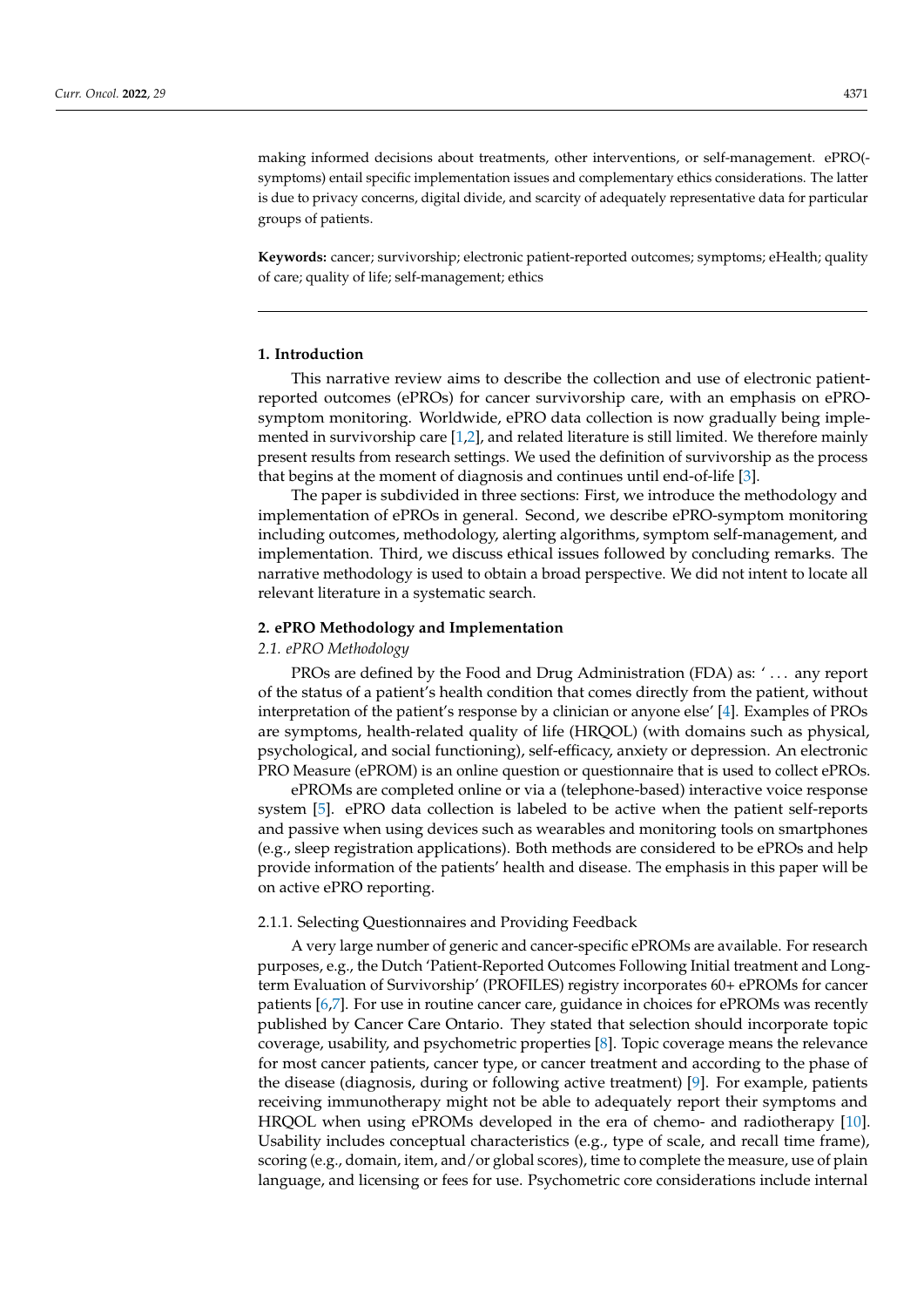consistency, test re-test reliability, responsiveness, discrimination ability, meaningful change, and translation validity.

For selecting PROMs, the Patient-Reported Outcomes Measurement Information System (PROMIS) of the National Institutes of Health has been set up [\[11\]](#page-11-10). PROMIS uses item banks, short forms, and computer-adaptive testing to measure health-related constructs with fewer items than conventional questionnaires. A recent review summarized several PRO data collection methods with PROMIS, which is valid and reliable for use in the cancer population [\[12\]](#page-11-11).

Definition of (e)PROM item sets for the emerging Value-Based Health Care (VBHC) [\[13\]](#page-11-12) has been proposed for different cancer patient populations by the International Consortium for Health Outcomes Measurement (ICHOM) [\[14\]](#page-11-13). These standard sets are also meant to be used in routine cancer care and are published per cancer type. They have been developed by consortia of experts and patient representatives in the field and are combined with clinical items.

After completing ePROMs, patients and health care practitioners (HCPs) might receive (visualized) feedback. Feedback can be personalized comparing individual results with (1) their previous results; (2) with patients similar to them; or (3) with a normative population [\[15](#page-11-14)[–17\]](#page-11-15). By being able to compare their own scores with a person of the same age and sex without cancer, a patient might be able to better interpret his/her own functioning. A recent review shows that PRO feedback results in improvements in cancer- and symptom control, HRQOL, communication, and patient satisfaction [\[18\]](#page-11-16).

## 2.1.2. Timing

Longitudinal ePRO data collection is most often used; what is important to the patient in daily life related to cancer care can change over time. It might change during the survivorship trajectory from diagnosis until follow-up or in the transition from curative to palliative and end-of-life care [\[9](#page-11-8)[,19\]](#page-11-17).

In the longitudinal data collection, specific timings or frequencies for PROMS are chosen, depending on the purpose of ePRO data collection and the patient's preferences. During active treatment, ePRO-symptom collection has been reported to be feasible and acceptable at every clinic visit [\[20\]](#page-12-0), weekly [\[21](#page-12-1)[,22\]](#page-12-2) or even daily [\[23,](#page-12-3)[24\]](#page-12-4). In this phase, the purpose is to prevent and rapidly detect worsening of symptoms primarily in the light of health risks and secondarily to improve HRQOL. Relatively long-time intervals are used to monitor HRQOL or symptoms in the phase of follow-up compared to active treatment. In follow-up, the aim is to gain insight into how the patient is doing, to detect recurrences, or to identify (non-urgent) issues that might be mitigated or resolved at the next in-hospital consultation or through self-management interventions. If patients are able to manage mild or moderate symptoms themselves at home, they contribute to the prevention of worsening of symptoms and reduce hospital and General Practitioner (GP) contacts [\[25\]](#page-12-5).

Another timing topic is to visualize in detail a patient's problem over the course of the day to discover patterns as a basis for intervention. In this so-called Ecological Momentary Assessment, the patient reports on his or her problems several times a day for a few weeks [\[26,](#page-12-6)[27\]](#page-12-7). This is, for example, performed by automatic timing-based triggering following persistent high scores on an ePRO-symptom such as pain or fatigue [\[28\]](#page-12-8). A patient who feels exhausted every afternoon may find out that he/she is doing too many activities early in the morning and learns to better dose energy throughout the day. A last example of outcome-based frequency determination is using ePROs to screen for financial toxicity. Such data collection may be less frequently undertaken, i.e., especially during key transition points [\[29\]](#page-12-9).

# 2.1.3. Future Developments

In the future, ePROs will be routinely used in survivorship care. In order to provide personalized survivorship care, it is helpful if the patient and/or the HCP can decide what type of ePRO data collection and feedback suits the specific individual patient best. In an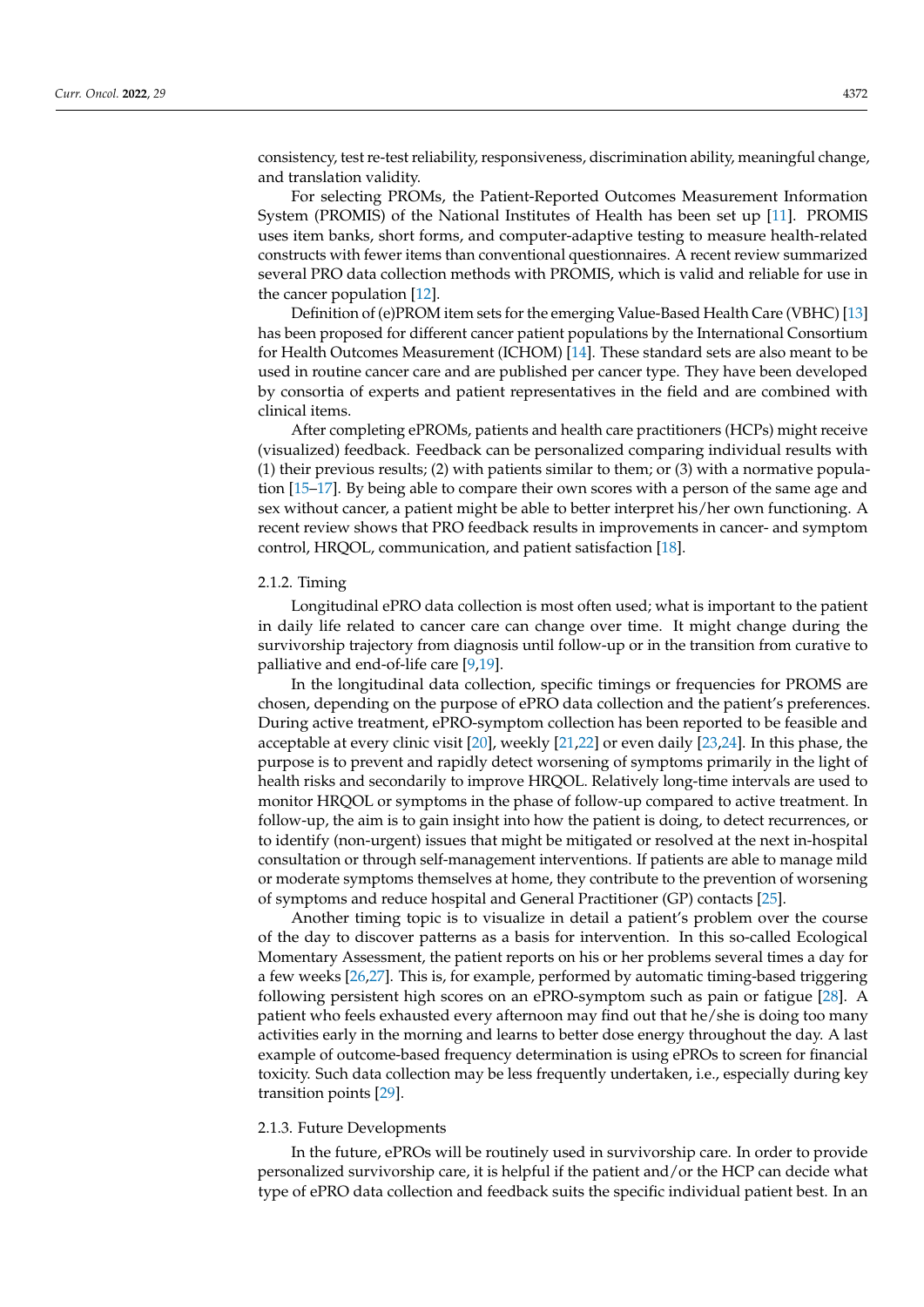ideal situation, choices can be made and activated online in the Electronic/Patient Health Record (EHR/PHR). These can be based on the patient's context and profile, detected unmet needs, and preferences, including the option of no ePROs.

In addition to providing feedback, there should be the ability to share ePROs intraand extramurally with the multidisciplinary team, the GP, dietician or paramedics. This would add to the interdisciplinary coordination of care, especially in shifts and referral situations [\[2\]](#page-11-1). Information sharing enhances the value of the collected ePROs and it reduces the reporting burden on the patient. However, to establish this exchange, there are challenges such as implementation of local care pathways, but also general awareness of the added value of ePROs and the ability to interpret them [\[2\]](#page-11-1).

#### *2.2. ePROs Implementation in Routine Care*

The use of ePROs for survivorship care influences the patient's involvement in monitoring and co-coordinating his/her disease, as well as the clinical workflow for HCPs. The added value of ePRO monitoring for both groups is highly dependent on the implementation. Implementation includes both adoption into routine cancer care as well as the strategies for this adoption.

Systematic reviews report limited adoption of ePROMs into routine care [\[30](#page-12-10)[–32\]](#page-12-11). They describe common barriers such as technological and behavioral issues as well as how and why to use ePROs. In addition, context-specific enablers are identified such as easy to use technology, clear feedback of results, sufficient local resources, and long-term implementation support. Therefore, tailored implementation strategies need to be designed, based on the resources of each individual clinic [\[32\]](#page-12-11). Both the 'International Society for Quality of Life Research (ISOQOL) PROMs/Patient-Reported Experience Measures in Clinical Practice Implementation Science Work Group' as well as Cancer Care Ontario advocate the use of implementation science and frameworks [\[8](#page-11-7)[,32\]](#page-12-11). Cancer Care Ontario has actually developed a framework, containing three key themes for implementation of PROMs: acceptability, outcomes, and sustainability [\[8\]](#page-11-7). Acceptability incorporates patient and HCP perspectives, as well as the clinic as a whole. Engaging all stakeholders and a clinic protagonist for each participating hospital is key for successful implementation [\[28,](#page-12-8)[33\]](#page-12-12). Outcomes are about identifying and using the relevant ePROMs to improve care and add value. ePROMs are sustainable if they have the potential to be embedded in routine cancer care, including support and resources [\[8\]](#page-11-7).

The primary stakeholders to be involved in implementation are patients, who have been found to be more willing to complete ePROs if the questions are relevant to them personally and if the results are actually used during consultation [\[2,](#page-11-1)[21\]](#page-12-1). In addition, the ePROMs need to be easy to understand and easy to complete [\[8\]](#page-11-7). A review showed that patients generally liked to be able to complete questionnaires at home, accepted the (often extensive) length of the questionnaires, and were as well willing to answer additional questions [\[31\]](#page-12-13). Patients are better prepared and more willing to participate if they are offered to discuss the ePROMs process with an (research/nursing/lay) assistant who can spend more time addressing patients' questions than a clinician or nurse during in-hospital consultation [\[33](#page-12-12)[,34\]](#page-12-14). Instruction videos about interpretation of scores and the use of the reports for communication with HCPs also foster patient activation [\[28](#page-12-8)[,35\]](#page-12-15). Both should be incorporated in the clinical or study resources when planning ePROM data collection.

Further, HCPs are important stakeholders for implementation. They need to feel that the results are clinically relevant and outcomes amenable to change; they prefer ePRO collection that allows them to do something in response to a burdensome symptom or a worsening ePRO score [\[8\]](#page-11-7). They must be able to interpret the ePRO scores, understand the hows and whys, and integrate this in the clinical flow [\[8](#page-11-7)[,32\]](#page-12-11). It is well embedded in the workflow if the ePRO collection is not considered an additional task but is rather a workload reallocation. In addition, it needs to be perceived that it meets a patient's need, reduces (undesirable) care variation, and optimizes the use of resources and multidisciplinary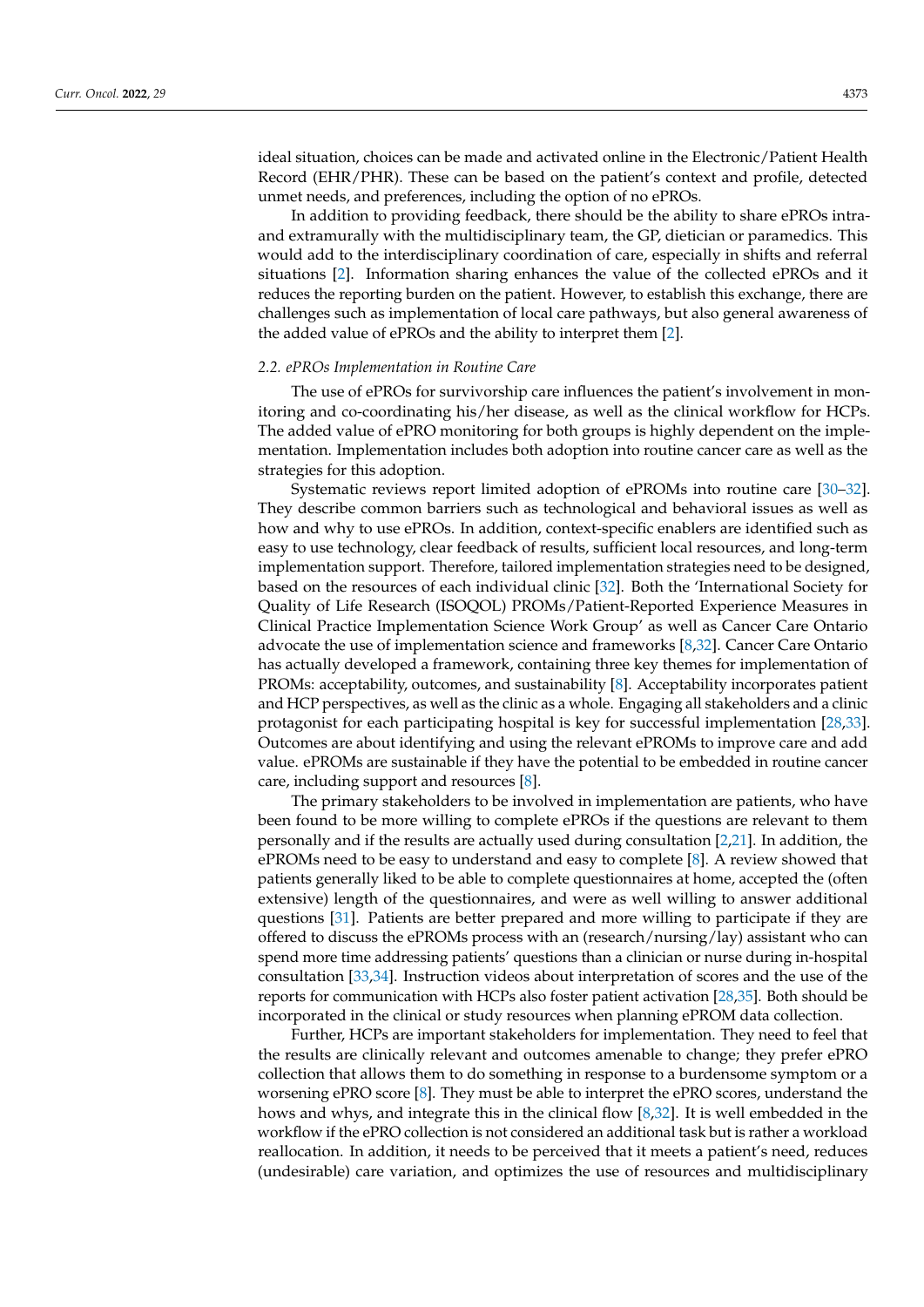care [\[1\]](#page-11-0). In the clinic, managers, information technology specialists, data managers, and security officers also need to be involved in implementation.

#### Future Developments

A recent review found that in most institutions, both patients and HCPs do not yet receive ePRO feedback reports in the stand-alone applications or in the EHRs/PHRs or dashboards [\[18\]](#page-11-16). Integration in the EHR/PHR is time consuming and costly and must be arranged separately in each individual institution. There are several levels of technical solutions to provide feedback. A multi-step approach can be followed, from simply pushing (static) feedback to the EHR, to single sign-on integration, to sophisticated deep and dynamic integration. These structural aspects are of utmost importance for the use of the results in the consultation room and therefore for successful implementation. This should be addressed at the outset, ideally within a health care system [\[36\]](#page-12-16).

#### **3. ePRO-Symptom Monitoring**

In this review, symptom monitoring is defined as the process in which patients actively report symptoms through electronic devices at home (or in the hospital). It may also include feedback to the patient and/or HCP.

#### *3.1. ePRO-Symptom Monitoring Outcomes*

The overall advantages of symptom monitoring for quality of care and HRQOL in research settings are well known: Due to early intervention following alerts, patients experience less severe symptoms that prolong for a shorter period. In addition, they have survival benefits and a better HRQOL, they are less anxious, have an improved physical well-being, adhere longer to therapy, need fewer visits to the emergency room, are less frequently admitted to the hospital, and it increases their confidence in self-management [\[13](#page-11-12)[,28](#page-12-8)[,37](#page-12-17)[–39\]](#page-12-18). In addition, ePRO symptom monitoring improves communication between the patient and HCP. As a result, it has the potential to enhance access to care as well as patient engagement, patient empowerment, and self-efficacy to manage symptoms [\[22\]](#page-12-2).

Another advantage of monitoring and feedback is that the patient and HCP have an overview of the course of symptoms over time [\[21](#page-12-1)[,25,](#page-12-5)[33\]](#page-12-12). Therefore, trends of deterioration or improvement can be easily observed as well as the symptoms that require attention during in-hospital consultation. In contrast to what may be expected, clinicians report that feedback from symptom monitoring does not lengthen these consultations [\[40\]](#page-13-0).

## Future Developments

Amongst other advantages for the individual patient, symptom monitoring is expected to increase quality of care and patient safety by delivering a more correct identification of symptom gradings [\[41\]](#page-13-1). Firstly, in clinical trials, symptom reporting by clinicians usually focusses on grade 3 and 4 toxicity. In contrast, with ePRO-symptom assessment, the whole spectrum of grade 1 to 4 is collected, enabling more fine-grained and patient-centered toxicity and severity evaluation. Secondly, patients report different symptom profiles than the HCPs as patients tend to report earlier, more frequent, and higher symptom grades [\[42](#page-13-2)[,43\]](#page-13-3). Symptoms remain undetected and unaddressed by HCPs up to half of the time [\[44,](#page-13-4)[45\]](#page-13-5). Correctly diagnosing the severity of symptoms as experienced by the patient is important; it determines the intervention that will be chosen according to clinical symptom management guidelines, informs dose modification of cancer therapies, and facilitates patient-centered care.

Another advantage arises when ePRO-symptoms are also measured at baseline, which is uncommon in clinical trials and is rarely structurally recorded in routine care. Studies have shown that at baseline, many low- and high-grade symptoms are already present [\[41\]](#page-13-1). Therefore, these should not be attributed to the treatment, but to the disease and/or co-morbidities, and/or other patient characteristics and may require a different (timing of) interventions.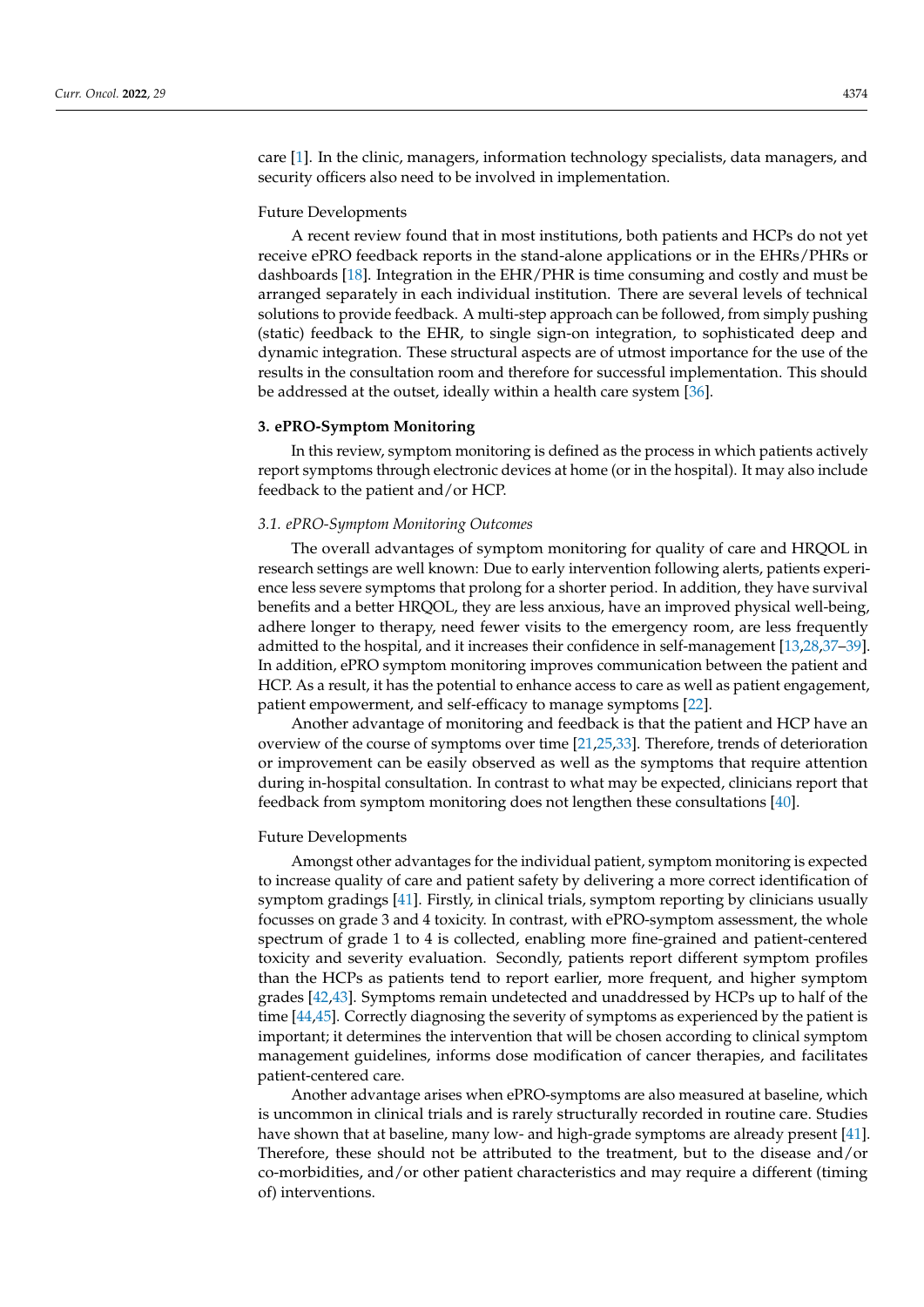As ePRO-symptom monitoring in survivorship care is relatively new, its value for the prevention of persistent adverse events (AEs), i.e., long-term and late effects, is still unknown. Since many patients continue to suffer from persistent symptoms for many years after diagnosis [\[46](#page-13-6)[–48\]](#page-13-7), we expect early prevention through monitoring during treatment to be also beneficial for long-term HRQOL. This emphasizes the value of ePRO reporting across the entire survivorship trajectory from diagnosis until follow-up.

#### *3.2. ePRO-Symptom Monitoring Methodology*

Worldwide, many ePRO-symptom monitoring applications for cancer patients have been developed and tested in studies [\[5,](#page-11-4)[49,](#page-13-8)[50\]](#page-13-9). A recent rapid review showed mostly randomized trials and feasibility studies from Europe and North America to report these applications [\[5\]](#page-11-4). They had different content but contained essentially similar features and served similar purposes. Most applications sent alerts when a symptom exceeded a predefined threshold and provided feedback to the patient and HCP. The applications were intended for patients with different types of cancer and treatments. Some applications were enhanced with self-management advice and patient education or an eConsult function, or with additional triage questions. Triage automatically distinguishes between lowgrade symptoms that only require reassurance or self-management advice and the highergrade symptoms that need to be followed up by a HCP [\[5\]](#page-11-4). Most symptom monitoring infrastructures also captured other ePROs, such as HRQOL.

ePRO symptom monitoring has been shown to be feasible and can be of added value for patients of all ages. Most studies are performed among adults (30–90 years) [\[21](#page-12-1)[,22](#page-12-2)[,33](#page-12-12)[,37](#page-12-17)[–39](#page-12-18)[,51\]](#page-13-10), but it also has been initiated in adolescents and young adults [\[51\]](#page-13-10) and pediatric patients [\[52\]](#page-13-11). The extent of usage is influenced not only by age but also by gender, race or education, as well as by the attitude of the HCP towards monitoring and the use of the results [\[21,](#page-12-1)[22\]](#page-12-2).

In the literature, various measures are used for ePRO-symptom monitoring. The most common are the Patient-Reported Common Terminology Criteria for Adverse Events (PRO-CTCAE), the Edmonton Symptom Assessment Scale/System (ESAS), and the Memorial Symptom Assessment Scale (MSAS) [\[5](#page-11-4)[,49\]](#page-13-8). The ESAS represents one of the first symptom batteries, originated for usage in palliative care in 1991 [\[53\]](#page-13-12). Since then it has been extensively validated and translated into more than 20 languages. It has been implemented by Cancer Care Ontario where monthly more than 30,000–40,000 patients provide their ePRO-symptoms using ESAS [\[39\]](#page-12-18).

The PRO-CTCAE [\[54\]](#page-13-13) is also translated and validated in many languages worldwide and is mapped with the CTCAE [\[55\]](#page-13-14). This means that PRO symptom scores can be converted to toxicity grades of the CTCAE, which in turn allows us to determine the necessary intervention according to clinical guidelines.

#### 3.2.1. Alert Algorithms for ePRO-Symptom Monitoring

Algorithms trigger alerts when symptom severity reaches a predetermined threshold. Alerts are sent to patients and/or to HCPs to initiate or intensify symptom management. These alerts enhance the usefulness and benefits of real-world ePRO-symptom data [\[49\]](#page-13-8). Monitoring algorithms are defined as any method that transforms data into prognostics or alerting systems. Alerting algorithms for symptom monitoring are diverse and range from simple to complex, multilayered systems that can include automated self-management advice [\[5\]](#page-11-4). Simple "reasoning algorithms" that trigger an alert based on a single parameter threshold (e.g., moderate or severe symptoms) and/or worsening of a symptom(s) are common in cancer symptom monitoring [\[37,](#page-12-17)[56](#page-13-15)[,57\]](#page-13-16). Similarly, applications and (telephonebased) interactive voice response systems set a conservative threshold of "quite a bit" or "very much" or a two-point worsening from the previous week to denote a clinically significant level of symptom severity for triggering of alerts [\[35](#page-12-15)[,58,](#page-13-17)[59\]](#page-13-18). These systems may also generate a single alert for multiple symptoms simultaneously as a cluster of symptoms.

Complex, multilayered alerting algorithms with multiple pathways have also been tested in cancer patients. For example, the Advanced Symptom Monitoring and Man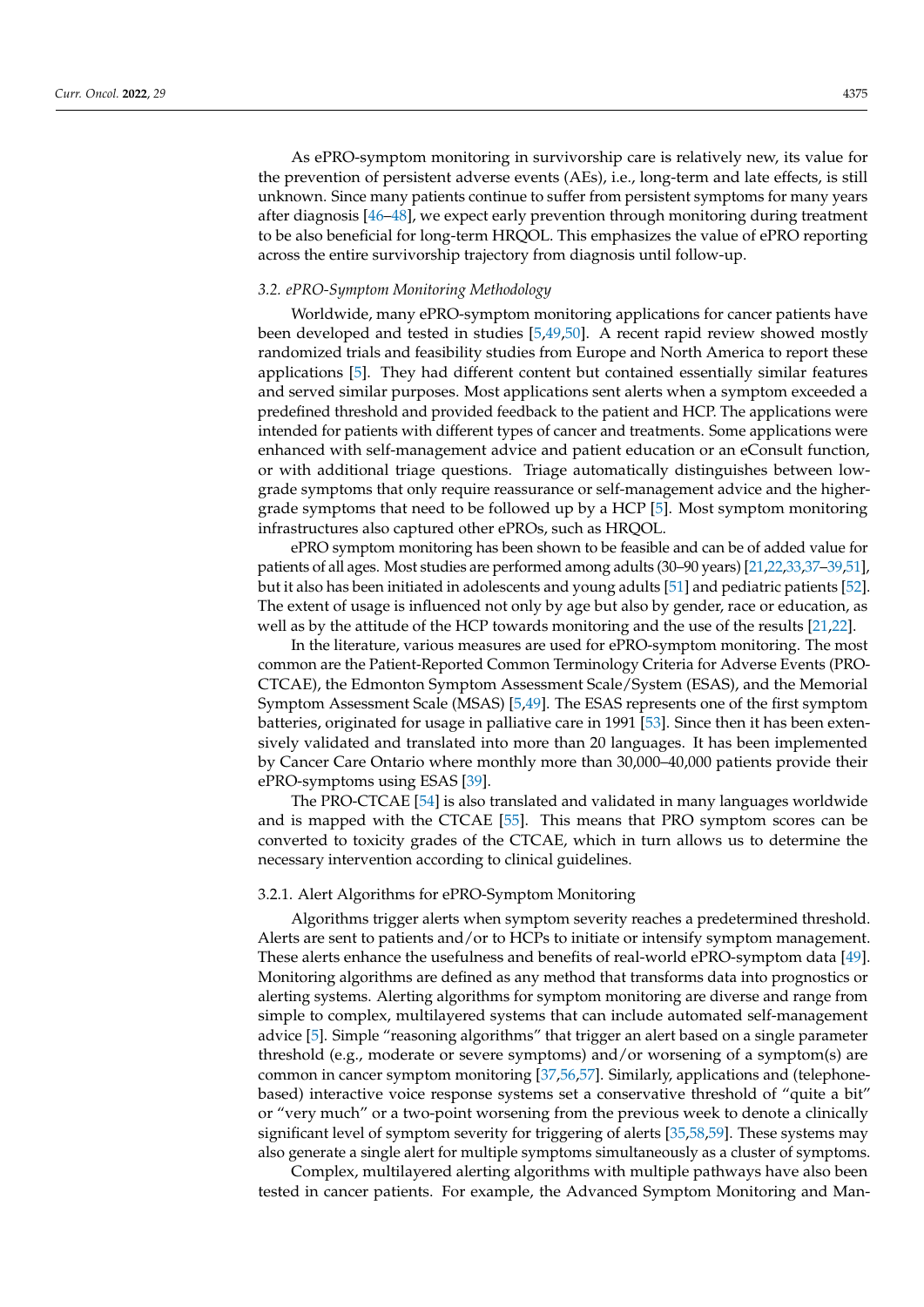agement System (ASyMS) was tested in several trials [\[60\]](#page-13-19), and an adapted version uses reasoning algorithms based on more than one parameter in a risk-based scoring system [\[13\]](#page-11-12). In this system, alerts are graded (red and amber) based on a combination of symptom severity and other parameters (e.g., severe diarrhea combined with severe pain). The color defines the expected HCP response time: urgent red alerts have a 30-min time window to be addressed by the HCP, whereas amber alerts have an 8-h window. In the Canadian adapted version of ASyMS, parameters were further customized with additional questions. These questions are triggered for patient completion based on evidence-informed symptom triage guidelines (i.e., symptoms of dehydration plus moderate or severe diarrhea) to generate red alert risk levels [\[61\]](#page-13-20). The e-RAPID system for systemic therapy [\[62\]](#page-13-21) and the system under development for post-surgical monitoring [\[63\]](#page-14-0) stratify symptoms into three levels of symptom severity. For systemic therapy Level 1 is a mild or moderate symptom and the patient receives self-management advice. Level 2 means severe improving symptoms or a combination of moderate symptoms, and Level 3 is a medically severe symptom. In the algorithm, HCP alerts are generated for Level 3, and patients receive automated text messaging to contact the hospital for Levels 2 and 3.

#### 3.2.2. Future Developments

In the future, ePRO-symptom monitoring applications can be made more patientcentered and relevant by adding a dynamic list of symptoms to be reported during specific treatment phases such as surgery, radiotherapy, or systemic therapy [\[7,](#page-11-6)[64–](#page-14-1)[66\]](#page-14-2). For the latter, symptom incidences vary highly between, for instance, chemotherapy and immunotherapy. Therefore, increased relevance would be achieved if the most anticipated symptoms for a particular (combination of) agent(s) are retrieved from a pharmacotherapeutic database and incorporated in the application. Giving patients the option to report symptoms that are not in the standard list also increases relevance for the patient.

#### *3.3. Self-Management as an Intervention Following ePRO-Symptom Monitoring*

Interventions following ePRO-symptom monitoring may include referrals, prescription of (co-)medication, switching or discontinuation of therapy, dose modification, or combinations of supporting electronic Health (eHealth) interventions and self-management recommendations [\[24,](#page-12-4)[67\]](#page-14-3). All of these aim to improve patients' HRQOL and/or symptom self-management. Self-management is the individual's ability to manage symptoms, treatment, physical and psychosocial consequences, and lifestyle changes, inherent in living with a chronic condition. It comprises sufficient knowledge, adequate skills, and effective confidence to achieve attainable goals. The belief that one can successfully execute behavior required to produce an expected outcome in relation to consequences of cancer and its treatment is defined as self-efficacy. Self-efficacy is an important prerequisite of successful self-management. Self-management advice is not yet a common feature of ePROinfrastructures for routine care [\[15\]](#page-11-14). As far as we know, OncoKompas is the only monitoring system that uses reasoning pathways to generate personalized self-management advice for cancer survivors based on ePRO data and cancer type [\[1\]](#page-11-0). Moreover, the eRAPID infrastructure includes self-management advice for mild or moderate symptoms and showed improved patient self-efficacy [\[25\]](#page-12-5).

Self-management can be guided if health status is known, e.g., by monitoring selfmanagement support (SMS) needs, self-efficacy to manage symptoms, symptom distress, and HRQOL [\[1\]](#page-11-0). Usually, SMS is an educational intervention that is part of an ongoing process to facilitate patient self-management behavior. Examples of SMS projects are Improving Patient Experience and Health Outcomes Collaborative (iPEHOC) [\[68\]](#page-14-4), Symptom Management Improves your LifE [\[69\]](#page-14-5), OncoKompas [\[67\]](#page-14-3), and the Symptom Navi Program [\[70,](#page-14-6)[71\]](#page-14-7). However, current evidence on SMS remains inconclusive to date [\[72\]](#page-14-8). A recent review of systematic reviews on post-treatment online interventions found only substantive evidence for the improvement of psychosocial and physical effects, particularly for improving fatigue and cognitive functioning [\[73\]](#page-14-9). There is a lack of SMS guidelines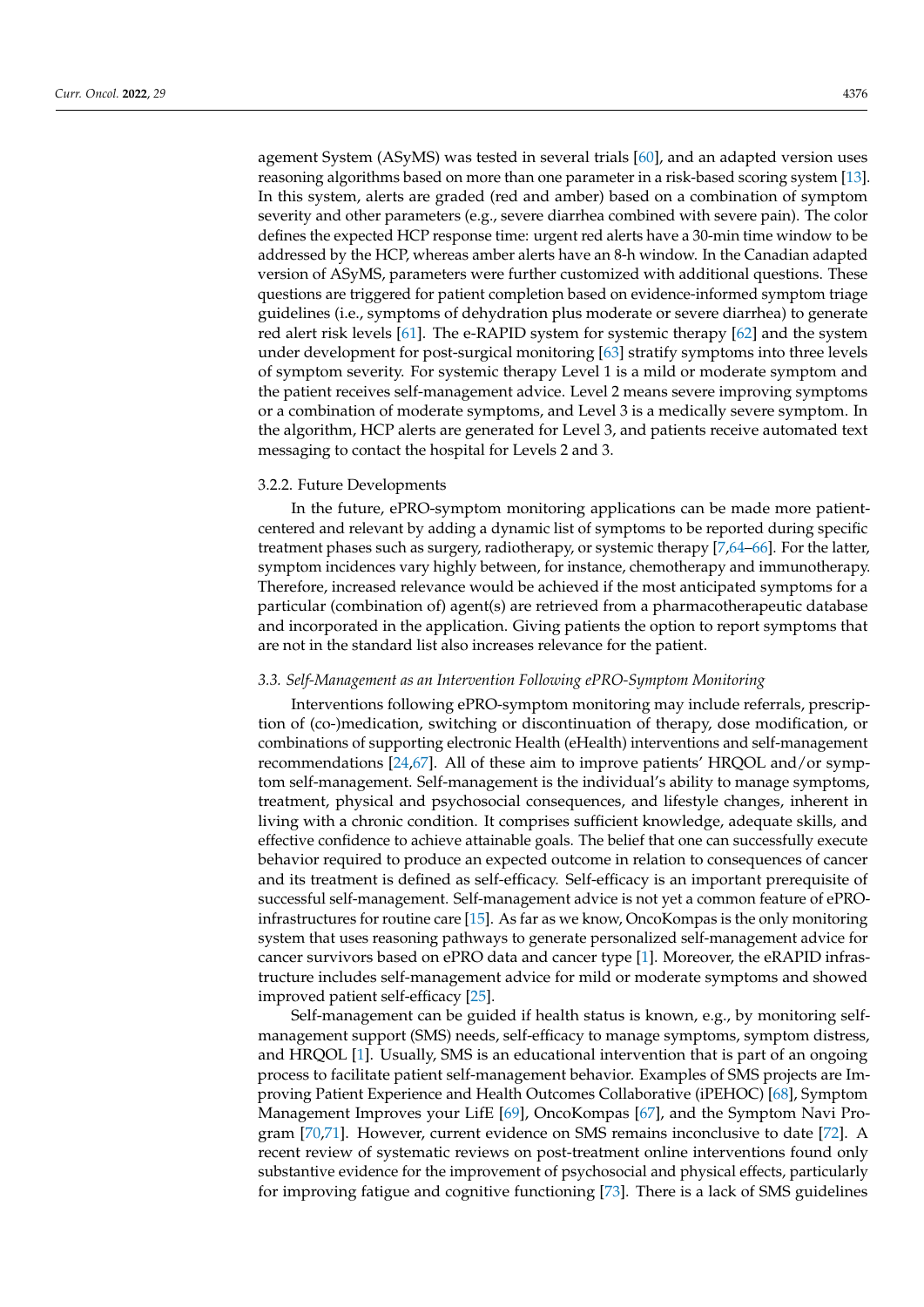and little clarity on what components work for improving outcomes. Best practices are obscured by varying terminology, incomplete description of the intervention approach, and heterogeneity of outcomes. Therefore, despite a growing body of research, it is difficult to draw firm conclusions regarding best practices guiding SMS components and approaches to delivering interventions, particularly in the field of eHealth-enhanced SMS in survivorship care [\[72\]](#page-14-8).

## Future Developments

The minimal use of SMS is a missed opportunity to engage patients in the use of ePRO data since they are largely responsible for managing most HRQOL-related issues in daily life, outside of clinic visits. Therefore, the Global Partners on Self-Management in Cancer have recently defined six key actions to improve and accelerate the use of SMS in survivorship care [\[72\]](#page-14-8). It not only requires SMS programs and infrastructures, but also changes in the active involvement of patients, in HCP communication and SMS skills, and in organization of health services.

# *3.4. ePRO-Symptom Monitoring Implementation*

Focal points for implementation of ePROs in routine care also apply to implementation of ePRO-symptom monitoring. There are, however, several nuances. In comparison to general ePRO monitoring over longer time intervals, the often high-frequency reporting of ePRO-symptoms and the subsequent alerts are more time-consuming and intensive for patients and HCPs. Despite this time investment, patients show moderate to high compliance (51–92%) when using a monitoring application [\[22](#page-12-2)[,33](#page-12-12)[,73\]](#page-14-9). For HCPs, broad clinical adoption of symptom monitoring is limited particularly due to their doubts and resistance to a large volume of alerts [\[22\]](#page-12-2). In routine cancer care, especially ad hoc management is performed against escalating symptoms. Now alerts need to be handled and managed accordingly, requiring extensive adjustments in the clinical workflow. The impact on the workflow depends greatly on the active or reactive handling of alerts. In case of the reactive approach, patients are advised to contact the HCP, which will be less time consuming for HCPs, but may also be less effective [\[74\]](#page-14-10). Usually, nurses are primarily involved in handling alerts. Nurse-led management of symptom monitoring has shown to be feasible and effective [\[13](#page-11-12)[,22](#page-12-2)[,24\]](#page-12-4).

Other reasons for limited adoption of ePRO-symptom monitoring are lack of expected or perceived value and a lack of broadly available oncology-specific symptom monitoring platforms (that are now rapidly emerging commercially) [\[49\]](#page-13-8). However, following proper implementation, nurses as well as oncologists, are highly compliant in reviewing the results and consider it overall useful [\[22](#page-12-2)[,24\]](#page-12-4).

To drive maximal adoption of ePRO-symptom monitoring for clinically meaningful use, the iPEHOC intervention has been developed. It aimed at implementation in multi-site (*n* = 6) Canadian oncology practices and was used for 6000 cancer patients [\[73\]](#page-14-9). Key factors for successful uptake were a supportive leadership structure that established ePROs use as a performance metric and building clinician capacity and confidence in interpreting and responding to ePRO-symptoms. Another key factor was obtaining extra information following high-severity symptom scores that prolonged over time. This extra information was an ePROM about the particular issue, which was automatically forwarded to the patient using algorithms in the online application. The iPEHOC implementation methods toolkit is available online [\[68\]](#page-14-4).

An example for ePRO-symptom implementation and subsequent self-management is the CHEMO-SUPPORT approach [\[75\]](#page-14-11). The CHEMO-SUPPORT intervention applies motivational interviewing and goal-directed self-management coaching. With this coaching, ePRO-symptoms are embedded in the broader vision on nursing and SMS. Another example is the Symptom Navi Program, which describes implementation of a nurse-led intervention. It is especially developed to guide patients in self-management applying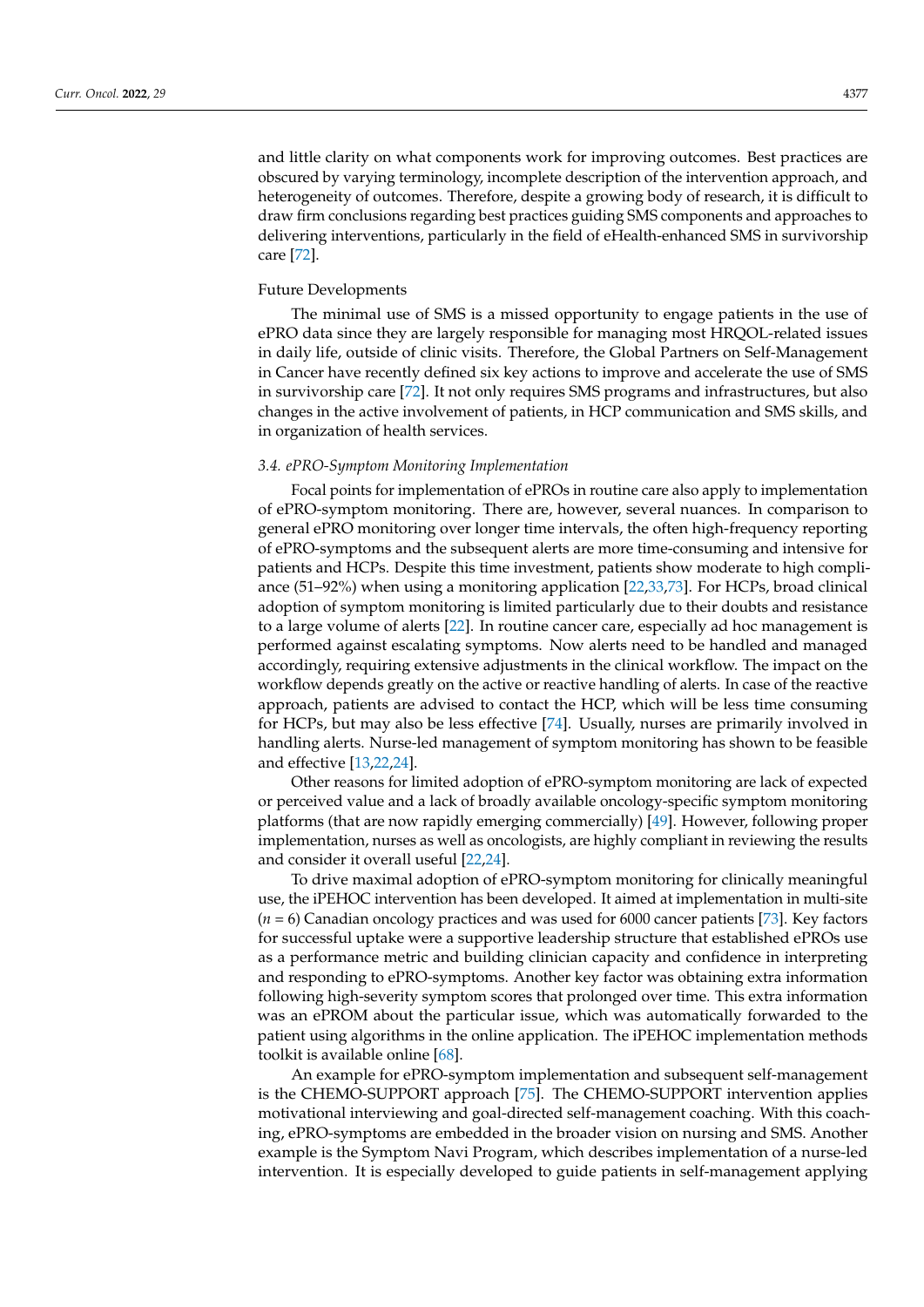the principles of SMS, based on behavior change theories [\[70,](#page-14-6)[71\]](#page-14-7). The integration of the Symptom Navi Program as an eHealth intervention is currently investigated.

Instructions for the patient to act if severe or unexpected symptoms occur is extremely important to include in implementation plans, especially when ePRO-symptom monitoring is performed during the active treatment phase. In the case of these symptoms, patients need to follow the regular (offline) procedures and should in no case postpone reporting until the planned timing in the online application [\[21](#page-12-1)[,33\]](#page-12-12).

# Future Developments

Alert algorithms for symptom monitoring will be continuously refined, using artificial intelligence approaches. We think international multidisciplinary collaboration is desirable, as it is a very time-consuming and delicate piece of work. This collaboration should include information technology engineers as well as machine learning and artificial intelligence specialists. Collaboration is also warranted for algorithms that provide guidance towards self-management because this feature turns the application into a medical aid and introduces additional legal requirements [\[76\]](#page-14-12). In all developments, minimization of the symptom alert burden on nurses, in addition to optimal safety for patients, is of utmost importance [\[22\]](#page-12-2).

Development and implementation of the many applications on ePRO-symptom monitoring in survivorship care are costly. To our knowledge, one trial on symptom monitoring in follow-up for lung cancer showed it to be a cost-effective strategy [\[77\]](#page-14-13). This means that the medical profession considers the clinical evidence on effectiveness of these applications firm enough to continue broad implementation. In our view, however, cost evaluation is required, and cost-effectiveness models need to include questions about the value of care [\[35,](#page-12-15)[78\]](#page-14-14).

We strongly recommend that future developments and implementation strategies apply the principles of public and patient involvement, as recommended by the conceptual framework of the eHealth enhanced chronic care model [\[36\]](#page-12-16). Patient involvement should incorporate attention for patients with low health or eHealth literacy, mainly because they are reported to benefit the most. A trial evaluating ePRO-symptom monitoring in routine cancer care reported higher relevance and importance for communication with the HCP if patients had no prior experience with connected technologies and if they were less educated [\[22\]](#page-12-2).

# **4. ePROs Ethical Considerations**

While ePRO use in cancer control offers opportunities for improvement in cancer outcomes, it presents several ethical challenges that need to be recognized and addressed proactively. Many of these are not unique to (e)PROs, but rather inherent to the delivery of health care in general, such as considerations for privacy, confidentiality, and ownership of data. Systematic collection of any data requires balancing interests of an individual versus the population. If data collection only serves population-outcome monitoring, the individual may not derive any or only minimal personal benefit. For ePROs, this is the case if patients and HCPs do not receive feedback after the patient completes the questionnaires.

The important ethical considerations particularly relevant to ePRO use revolve around justice and fairness. As ePRO collection is a way of systematizing patients' perception of outcomes that are important to them, it is critical that the ePRO application is relevant, appropriate, acceptable, and accessible to all those whose perspectives it is meant to represent. However, patients who feel unwell, those with multiple chronic conditions or other complex needs, i.e., for whom ePRO collection could be particularly useful, may find it more cumbersome to provide data. However, it is precisely their voice that must be heard to provide the insights to what the unmet needs are [\[79\]](#page-14-15). In contrast, if self-management approaches provide support to patients who have moderate problems, then this can free limited health care resources to treat those most in need.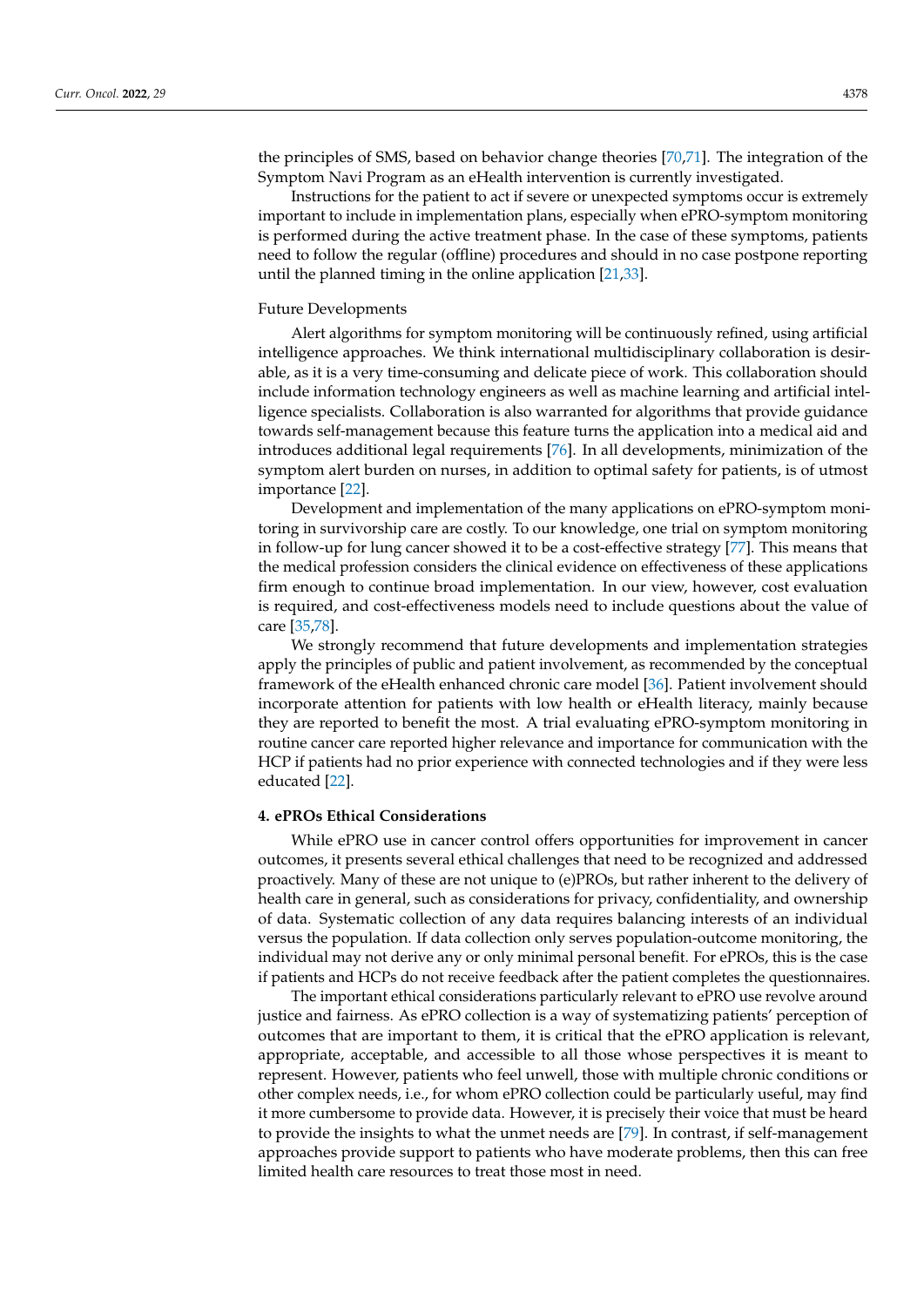Furthermore, most ePRO data are collected in higher income countries [\[5\]](#page-11-4), and therefore many patient groups are underrepresented. As a consequence, the rapid advancement of using technologies in health care raises the problem of the digital divide and subsequent data poverty [\[80\]](#page-14-16). Digital divide refers to the gap between demographics and regions that have access to modern information and communications technology and those that do not or have restricted access [\[81,](#page-14-17)[82\]](#page-14-18). Data poverty is the inability for individuals, groups, or populations to benefit from discovery or innovation due to a scarcity of adequately representative data [\[80\]](#page-14-16). This includes the groups of patients with lower health or eHealth literacy and those with limited access to technology as they may not engage with ePRO collection [\[83,](#page-14-19)[84\]](#page-15-0). It results in the fact that aggregated datasets used to develop and validate eHealth technologies might be safe and effective for some people, but less beneficial for others. Language barriers pose similar challenges.

Ensuring minimal burden of data collection and access to appropriate formats including translation of questionnaires, or use of images rather than text, is critical in facilitating access. It is also an advantage if an application is publicly available, without license and fee or royalty, such as PROMIS [\[11\]](#page-11-10). Another solution for equity and access to care is to provide patients without a smartphone with a device for ePRO monitoring, which has been successfully implemented in some US hospitals already [\[33\]](#page-12-12).

Individuals and populations that are sources of data should not be just the passive recipients of the data capturing tools. They should rather be autonomous agents who understand the purpose of the data collection, see it as relevant and appropriate to their needs, and applied in the format that is acceptable to them. Without it, ePRO collection is just shifting responsibility for health care management onto a patient without any support. This again stresses the requirement of an early, proactive co-design process with patients before implementation of ePRO collection. Relevance and appropriateness also need to be embedded into the overall approach that supports SMS as an integral component of survivorship care [\[73\]](#page-14-9). An example of such successful experience-based co-design is a process of development of a PRO dataset for Indigenous Australians [\[85\]](#page-15-1).

In addition, HCPs should use ePROs to optimize patient involvement. As patients are increasingly empowered to monitor and co-coordinate their disease, they need to be involved in the coordination and communication of care [\[72\]](#page-14-8). ePROs are one of the means to make this possible if they are actively used to feed the discussions with HCPs before making informed decisions. As such, the use of ePRO's appears to be promising to amplify the patients' voice in their own cancer care.

To address these challenges, implementation of ePROs in routine survivorship care requires collaborative consideration of its purpose, to ensure that the expected benefit of ePRO collection outweighs the risks and burdens of data collection and storage. This careful balance between beneficence and non-maleficence needs consideration at the individual patient level to provide appropriate support. It also needs consideration at the population level to ensure that the access to ePRO data is not biased and does not accentuate disparities [\[78\]](#page-14-14).

#### **5. Conclusions**

Due to the narrative approach of this review, no systematic literature search or quality assessment was performed, introducing selection bias. Therefore, interpretation needs to be done with this in mind.

This review provides the reader with a comprehensive overview of many steps that have already been taken in the development, collection, and use of ePRO(-symptom) data for survivorship care. It showed the developments that are desirable for the future, especially for the routine and patient-centered use of ePROs. It is important to share, reuse, and incorporate the existing knowledge in future work, as many health care services and systems around the world are still in the starting phase of ePRO implementation. Regardless of the infrastructure that is used for ePRO collection, international developments can be unlocked by providing controlled access to ePRO data, algorithms, and models.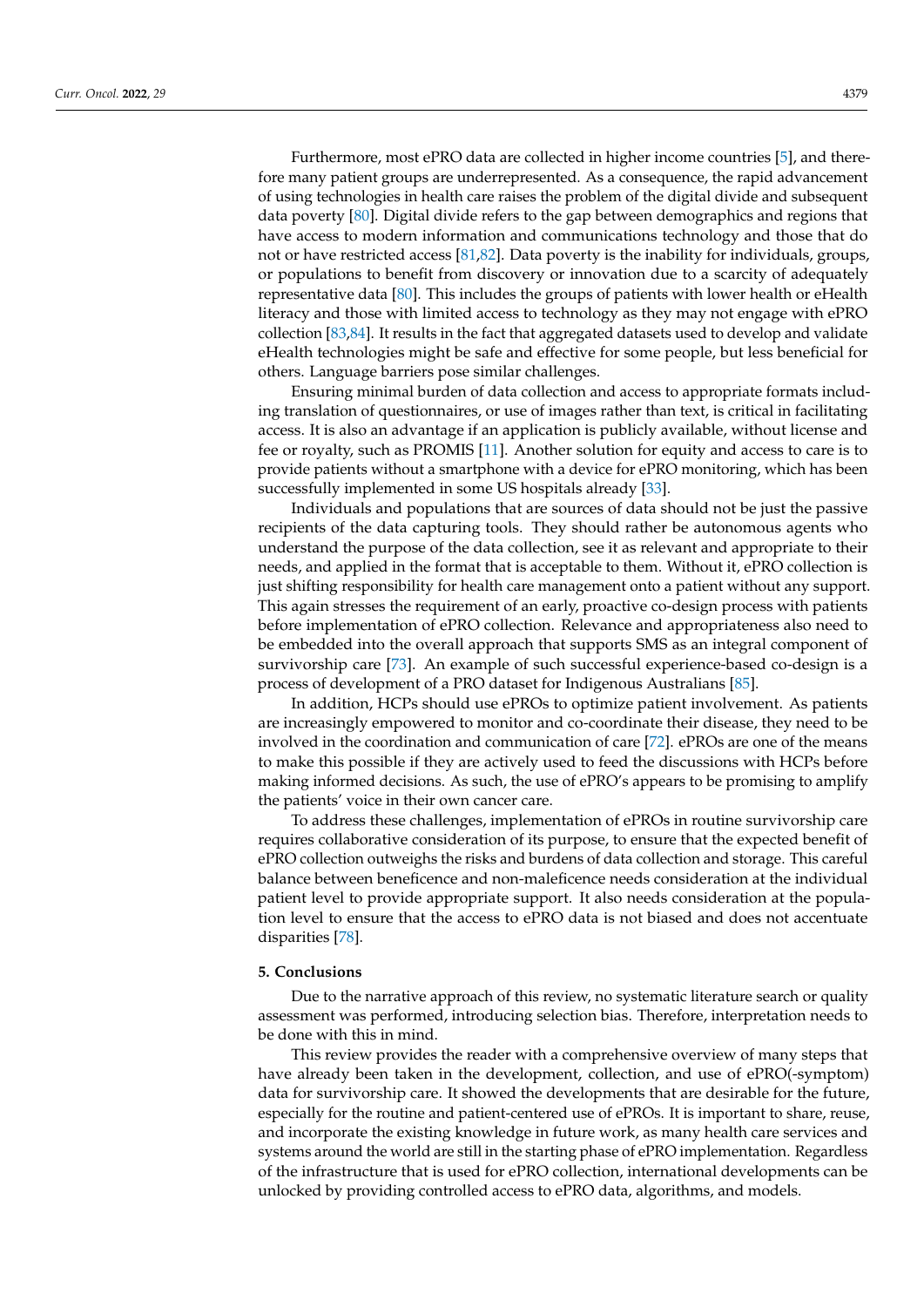The use of ePROs is instrumental in driving innovation in the eHealth era. For symptom management, it is shifting care from reactive to proactive and preventive by integrating predictive devices into the patient's daily life [\[86\]](#page-15-2). All in all, patients and HPCs always have the choice about whether, in what way, and to what extent to utilize ePROs and subsequent self-management interventions. Currently, the range of choices is expanding rapidly. In contrast, ePRO monitoring provides an overview, thereby narrowing the scope as it comes to addressing unmet needs and delivering survivorship care.

**Author Contributions:** Authors C.J.G.v.d.H., F.M., M.E., R.J.C., A.B., G.G., I.W., A.C. (Annemarie Coolbrandt), M.L., G.V., A.C. (Andreas Charalambous), B.K., D.H., E.M.B. and L.V.v.d.P.-F. have contributed to the conceptualization, review and editing of the manuscript; Original draft preparation, C.J.G.v.d.H., F.M., M.E., R.J.C., A.C. (Andreas Charalambous), B.K., D.H. and L.V.v.d.P.-F.; visualization, C.J.G.v.d.H.; All authors have read and agreed to the published version of the manuscript.

**Funding:** R.J.C. received salary support from National Health and Medical Research Council (APP1194051). The remaining authors received no external funding.

**Conflicts of Interest:** Author C.J.G.v.d.H. has received institutional implementation and research grants from AstraZeneca, Boehringer-Ingelheim, Bristol Myers Squibb, Ipsen and Merck. Author M.E. received institutional research grants from Kaiku Health, Bristol Myers Squibb and Roche and institutional fees as a Scientific Advisory Board Member/Consultant from Roche. Author G.V. reports personal fees from Roche, Eisai, Novartis, Seattle Genetics and Sanofi, and institutional grants from Breast Cancer Now, EORTC, Yorkshire Cancer Research, Pfizer and IQVIA, outside the submitted work. Author E.M.B. receives personal fees as a scientific advisor/consultant to the following entities that provide bio-medical services and could give the appearance of potentially influencing the work: AstraZeneca, Carevive Systems, Navigating Cancer, Resilience, N-Power, and Sivan Healthcare. Author D.H. receives personal fees as a Scientific Advisory Board Member/Consultant to Carevive Systems and institutional grants from Astra Zeneca. Author A.C.(Andreas Charalambous), has received speaker honoraria and consultant fees from AstraZeneca, Daichy Sankyo, SPCC, MSD and project grants from Takeda and Amgen. Author R.J.C. has received speaker honoraria from Dr Reddy's Laboratory and Stratpharma. The remaining authors declare no conflicts of interest.

#### **Abbreviations**

| AE            | Adverse Event                                                                                     |
|---------------|---------------------------------------------------------------------------------------------------|
| ASyMS         | Advanced Symptom Monitoring and Management System                                                 |
| CTC-AE        | Common Terminology Criteria for Adverse Events                                                    |
| eHealth       | electronic Health                                                                                 |
| HCP           | <b>Health Care Practitioners</b>                                                                  |
| HER           | Electronic Health Record                                                                          |
| <b>EORTC</b>  | European Organisation for Research and Treatment of Cancer                                        |
| ePRO          | electronic Patient-Reported Outcome                                                               |
| ESAS          | Edmonton Symptom Assessment Scale/System                                                          |
| FDA.          | Food and Drug Administration                                                                      |
| GP            | <b>General Practitioner</b>                                                                       |
| HCP           | <b>Health Care Practitioner</b>                                                                   |
| <b>ICHOM</b>  | International Consortium for Health Outcomes Measurement                                          |
| <b>iPEHOC</b> | Improving Patient Experience and Health Outcomes Collaborative                                    |
| <b>ISOQOL</b> | International Society for Quality of Life Research                                                |
| MSAS          | Memorial Symptom Assessment Scale                                                                 |
| PHR           | Personal Health Record                                                                            |
| <b>PRO</b>    | Patient-reported Outcome                                                                          |
| PRO-CTC-AE    | Patient-Reported Outcomes Common Terminology Criteria for Adverse Events                          |
| <b>PROM</b>   | Patient-Reported Outcome Measure                                                                  |
| <b>PROMIS</b> | Patient-Reported Outcomes Measurement Information System                                          |
| PROFILES      | Patient-Reported Outcomes Following Initial treatment and Long term Evaluation<br>of Survivorship |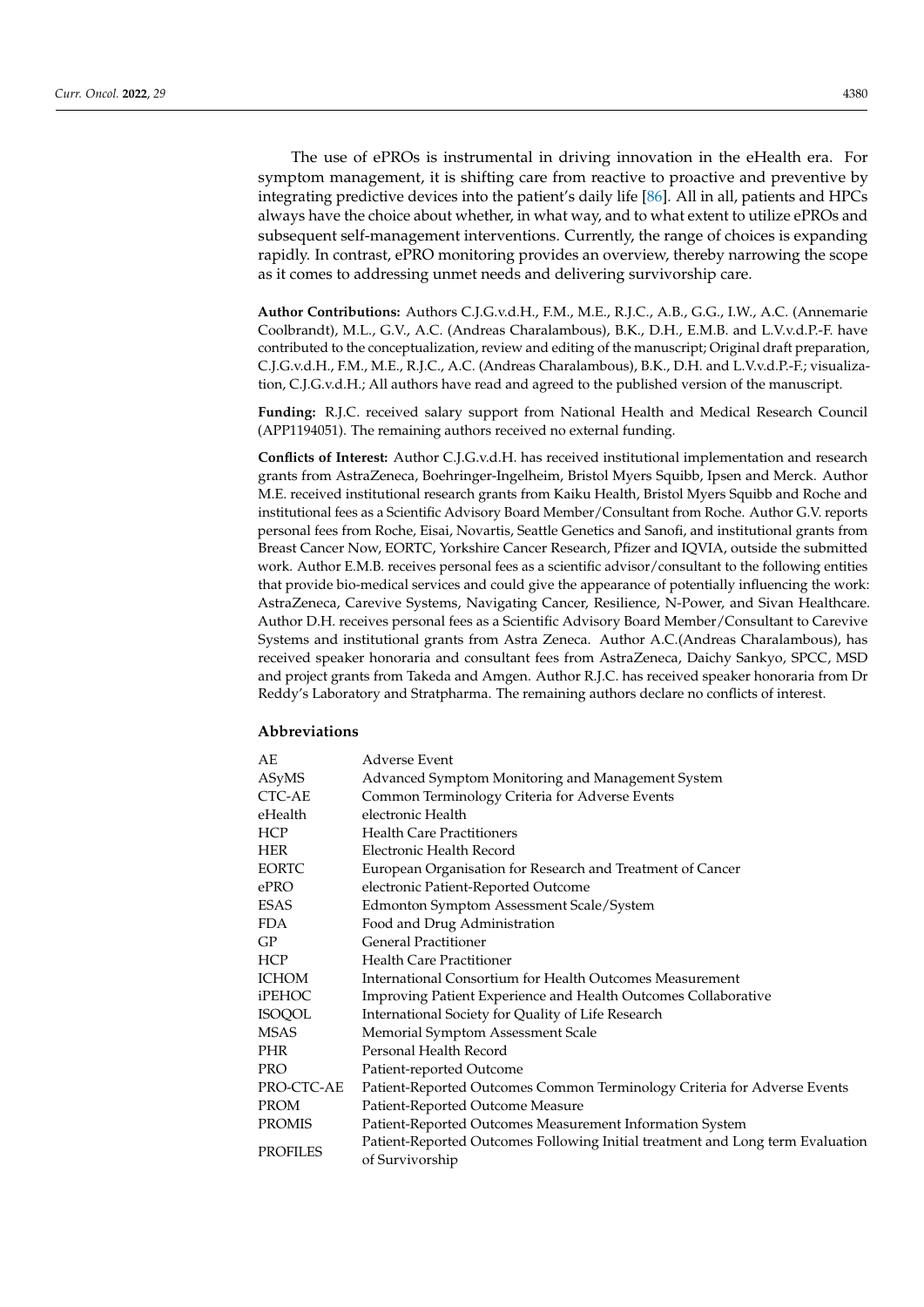| SISAOOL | Setting International Standards in Analyzing Patient-Reported Outcomes and Qua- |
|---------|---------------------------------------------------------------------------------|
|         | lity of Life Endpoints Data                                                     |
| SMS     | Self-Management Support                                                         |
| VBHC.   | Value Based Health Care                                                         |
|         |                                                                                 |

#### **References**

- <span id="page-11-0"></span>1. Koczwara, B.; Bonnamy, J.; Briggs, P.; Brown, B.; Butow, P.N.; Chan, R.J.; Cohn, R.J.; Girgis, A.; Jefford, M.; Joske, D.J.L.; et al. Patient-reported outcomes and personalised cancer care. *Med. J. Aust.* **2021**, *214*, 406–408. [\[CrossRef\]](http://doi.org/10.5694/mja2.50893)
- <span id="page-11-1"></span>2. Damman, O.C.; Jani, A.; de Jong, B.A.; Becker, A.; Metz, M.J.; de Bruijne, M.C.; Timmermans, D.R.; Cornel, M.C.; Ubbink, D.T.; van der Steen, M.; et al. The use of PROMs and shared decision-making in medical encounters with patients: An opportunity to deliver value-based health care to patients. *J. Eval. Clin. Pract.* **2019**, *26*, 524–540. [\[CrossRef\]](http://doi.org/10.1111/jep.13321) [\[PubMed\]](http://www.ncbi.nlm.nih.gov/pubmed/31840346)
- <span id="page-11-2"></span>3. Marzorati, C.; Riva, S.; Pravettoni, G. Who Is a Cancer Survivor? A Systematic Review of Published Definitions. *J. Cancer Educ.* **2017**, *32*, 228–237. [\[CrossRef\]](http://doi.org/10.1007/s13187-016-0997-2) [\[PubMed\]](http://www.ncbi.nlm.nih.gov/pubmed/26854084)
- <span id="page-11-3"></span>4. Patient-Reported Outcome Measures: Use in Medical Product Development to Support Labeling Claims. Available online: [https://www.fda.gov/regulatory-information/search-fda-guidance-documents/patient-reported-outcome-measures](https://www.fda.gov/regulatory-information/search-fda-guidance-documents/patient-reported-outcome-measures-use-medical-product-development-support-labeling-claims)[use-medical-product-development-support-labeling-claims](https://www.fda.gov/regulatory-information/search-fda-guidance-documents/patient-reported-outcome-measures-use-medical-product-development-support-labeling-claims) (accessed on 11 March 2022).
- <span id="page-11-4"></span>5. Oldenmenger, W.; van den Hurk, C.J.G.; Howell, D. Utilizing Technology to Manage Symptoms. In *Developing and Utilizing Digital Technology in Healthcare for Assessment and Monitoring*, 1st ed.; Charalambous, A., Ed.; Springer: Berlin/Heidelberg, Germany, 2020; pp. 55–72.
- <span id="page-11-5"></span>6. van de Poll-Franse, L.V.; Horevoorts, N.; van Eenbergen, M.; Denollet, J.; Roukema, J.A.; Aaronson, N.K.; Vingerhoets, A.; Coebergh, J.W.; de Vries, J.; Essink-Bot, M.L.; et al. The Patient Reported Outcomes Following Initial treatment and Long term Evaluation of Survivorship registry: Scope, rationale and design of an infrastructure for the study of physical and psychosocial outcomes in cancer survivorship cohorts. *Eur. J. Cancer* **2011**, *47*, 2188–2194. [\[CrossRef\]](http://doi.org/10.1016/j.ejca.2011.04.034)
- <span id="page-11-6"></span>7. van de Poll-Franse, L.; Horevoorts, N.; Schoormans, D.; Beijer, S.; Ezendam, N.; Husson, O.; Oerlemans, S.; Schagen, S.B.; Hageman, G.J.; van Deun, K.; et al. Measuring clinical, biological and behavioral variables to elucidate pathways of deteriorating patient (reported) outcomes in cancer survivorship: The PROFILES registry approach. *J. Natl. Cancer Inst.* **2022**; *online ahead of print*. [\[CrossRef\]](http://doi.org/10.1093/jnci/djac047)
- <span id="page-11-7"></span>8. Montgomery, N.; Howell, D.; Ismail, Z.; Bartlett, S.J.; Brundage, M.; Bryant-Lukosius, D.; Krzyzanowska, M.; Moody, L.; Snyder, C.; Barbera, L.; et al. Selecting, implementing and evaluating patient-reported outcome measures for routine clinical use in cancer: The Cancer Care Ontario approach. *J. Patient Rep. Outcomes* **2020**, *4*, 101. [\[CrossRef\]](http://doi.org/10.1186/s41687-020-00270-1)
- <span id="page-11-8"></span>9. Ramsey, I.; Corsini, N.; Hutchinson, A.D.; Marker, J.; Eckert, M. A core set of patient-reported outcomes for population-based cancer survivorship research: A consensus study. *J. Cancer Surviv.* **2021**, *15*, 201–212. [\[CrossRef\]](http://doi.org/10.1007/s11764-020-00924-5)
- <span id="page-11-9"></span>10. Colomer-Lahiguera, S.; Bryant-Lukosius, D.; Rietkoetter, S.; Martelli, L.; Ribi, K.; Fitzpatrick-Lewis, D.; Sherifali, D.; Orcurto, A.; Juergens, R.; Eicher, M. Patient-reported outcome instruments used in immune-checkpoint inhibitor clinical trials in oncology: A systematic review. *J. Patient-Rep. Outcomes* **2020**, *4*, 58. [\[CrossRef\]](http://doi.org/10.1186/s41687-020-00210-z)
- <span id="page-11-10"></span>11. Patient-Reported Outcomes Measurement Information System. Available online: [https://www.healthmeasures.net/explore](https://www.healthmeasures.net/explore-measurement-systems/promis)[measurement-systems/promis](https://www.healthmeasures.net/explore-measurement-systems/promis) (accessed on 11 March 2022).
- <span id="page-11-11"></span>12. Tran, T.X.M.; Park, J.; Lee, J.; Jung, Y.S.; Chang, Y.; Cho, H. Utility of the Patient-Reported Outcomes Measurement Information System (PROMIS) to measure primary health outcomes in cancer patients: A systematic review. *Supportive Care Cancer* **2021**, *29*, 1723–1739. [\[CrossRef\]](http://doi.org/10.1007/s00520-020-05801-6)
- <span id="page-11-12"></span>13. Maguire, R.; McCann, L.; Kotronoulas, G.; Kearney, N.; Ream, E.; Armes, J.; Patiraki, E.; Furlong, E.; Fox, P.; Gaiger, A.; et al. Real time remote symptom monitoring during chemotherapy for cancer: European multicentre randomised controlled trial (eSMART). *BMJ* **2021**, *374*, n1647. [\[CrossRef\]](http://doi.org/10.1136/bmj.n1647)
- <span id="page-11-13"></span>14. ICHOM. Available online: <www.ichom.org> (accessed on 11 March 2022).
- <span id="page-11-14"></span>15. Oerlemans, S.; Arts, L.P.; Horevoorts, N.J.; van de Poll-Franse, L.V. "Am I normal?" The Wishes of Patients with Lymphoma to Compare Their Patient-Reported Outcomes with Those of Their Peers. *J. Med. Internet Res.* **2017**, *19*, e288. [\[CrossRef\]](http://doi.org/10.2196/jmir.7079)
- 16. Arts, L.P.J.; van de Poll-Franse, L.V.; van den Berg, S.W.; Prins, J.B.; Husson, O.; Mols, F.; Brands-Nijenhuis, A.V.M.; Tick, L.; Oerlemans, S. Lymphoma InterVEntion (LIVE)—Patient-reported outcome feedback and a web-based self-management intervention for patients with lymphoma: Study protocol for a randomised controlled trial. *Trials* **2017**, *18*, 199. [\[CrossRef\]](http://doi.org/10.1186/s13063-017-1943-2)
- <span id="page-11-15"></span>17. Oerlemans, S.; Arts, L.P.J.; Kieffer, J.M.; Prins, J.; Hoogendoorn, M.; van der Poel, M.; Koster, A.; Lensen, C.; Stevens, W.B.C.; Issa, D.; et al. Web-Based Return of Individual Patient-Reported Outcome Results among Patients with Lymphoma: Randomized Controlled Trial. *J. Med. Internet Res.* **2021**, *23*, e27886. [\[CrossRef\]](http://doi.org/10.2196/27886)
- <span id="page-11-16"></span>18. Graupner, C.; Kimman, M.L.; Mul, S.; Slok, A.H.M.; Claessens, D.; Kleijnen, J.; Dirksen, C.D.; Breukink, S.O. Patient outcomes, patient experiences and process indicators associated with the routine use of patient-reported outcome measures (PROMs) in cancer care: A systematic review. *Supportive Care Cancer* **2021**, *29*, 573–593. [\[CrossRef\]](http://doi.org/10.1007/s00520-020-05695-4)
- <span id="page-11-17"></span>Rojas-Concha, L.; Hansen, M.B.; Petersen, M.A.; Groenvold, M. Which symptoms and problems do advanced cancer patients admitted to specialized palliative care report in addition to those included in the EORTC QLQ-C15-PAL? A register-based national study. *Supportive Care Cancer* **2020**, *28*, 1725–1735. [\[CrossRef\]](http://doi.org/10.1007/s00520-019-04976-x)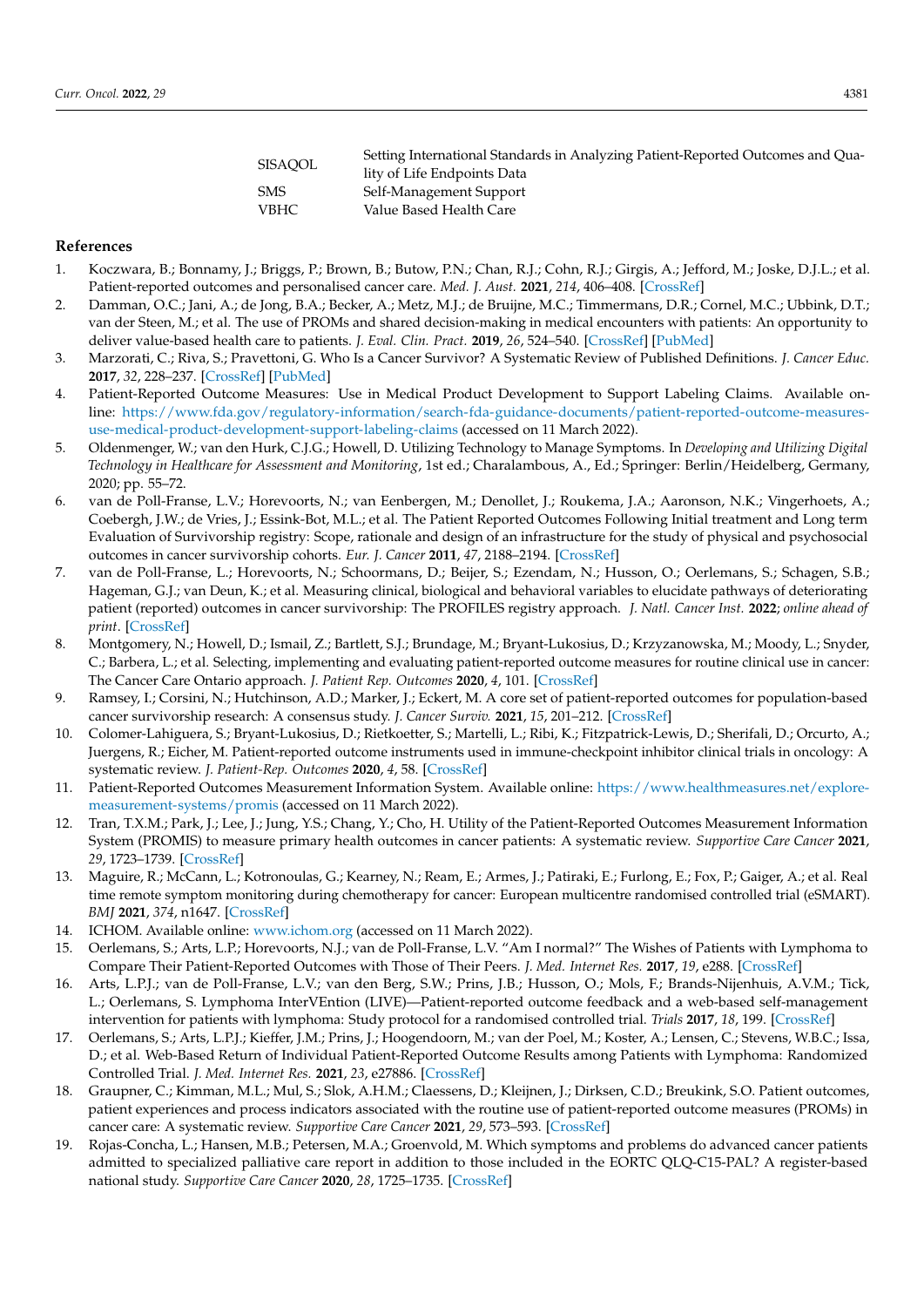- <span id="page-12-0"></span>20. Albaba, H.; Barnes, T.A.; Veitch, Z.; Brown, M.C.; Shakik, S.; Su, S.; Naik, H.; Wang, T.; Liang, M.; Perez-Cosio, A. Acceptability of Routine Evaluations Using Patient-Reported Outcomes of Common Terminology Criteria for Adverse Events and Other Patient-Reported Symptom Outcome Tools in Cancer Outpatients: Princess Margaret Cancer Centre Experience. *Oncologist* **2019**, *24*, e1219–e1227. [\[CrossRef\]](http://doi.org/10.1634/theoncologist.2018-0830)
- <span id="page-12-1"></span>21. Eenbergen van, M.C.; Hurk van den, C.; Mols, F.; Poll van de-Franse, L.V. Usability of an online application for reporting the burden of side effects in cancer patients. *Supportive Care Cancer* **2019**, *27*, 3411–3419. [\[CrossRef\]](http://doi.org/10.1007/s00520-019-4639-1)
- <span id="page-12-2"></span>22. Basch, E.; Stover, A.M.; Schrag, D.; Chung, A.; Jansen, J.; Henson, S.; Carr, P.; Ginos, B.; Deal, A.; Spears, P.A.; et al. Clinical Utility and User Perceptions of a Digital System for Electronic Patient-Reported Symptom Monitoring during Routine Cancer Care: Findings from the PRO-TECT Trial. *JCO Clin. Cancer Inform.* **2020**, *4*, 947–957. [\[CrossRef\]](http://doi.org/10.1200/CCI.20.00081)
- <span id="page-12-3"></span>23. Coolbrandt, A.; Steffens, E.; Wildiers, H.; Bruyninckx, E.; Verslype, C.; Milisen, K. Use of a symptom diary during chemotherapy: A mixed-methods evaluation of the patient perspective. *Eur. J. Oncol. Nurs.* **2017**, *31*, 37–45.
- <span id="page-12-4"></span>24. Coolbrandt, A.; Muylaert, K.; Vandeneede, E.; Dooms, C.; Wildiers, H. Real-time symptom management in the context of a remote symptom-monitoring system: Prospective process evaluation and cross-sectional survey to explore clinical relevance. *Supportive Care Cancer* **2021**, *29*, 3401–3408. [\[CrossRef\]](http://doi.org/10.1007/s00520-021-06029-8)
- <span id="page-12-5"></span>25. Absolom, K.; Holch, P.; Warrington, L.; Samy, F.; Hulme, C.; Hewison, J.; Morris, C.; Bamforth, L.; Conner, M.; Brown, J. E lectronic patient self-R eporting of A dverse-events: P atient I nformation and a D vice (eRAPID): A randomised controlled trial in systemic cancer treatment. *BMC Cancer* **2017**, *17*, 318. [\[CrossRef\]](http://doi.org/10.1186/s12885-017-3303-8) [\[PubMed\]](http://www.ncbi.nlm.nih.gov/pubmed/28482877)
- <span id="page-12-6"></span>26. Thong, M.S.Y.; Chan, R.J.; van den Hurk, C.; Fessele, K.; Tan, W.; Poprawski, D.; Fernandez-Ortega, P.; Paterson, C.; Fitch, M.I.; group, M.E.w. Going beyond (electronic) patient-reported outcomes: Harnessing the benefits of smart technology and ecological momentary assessment in cancer survivorship research. *Supportive Care Cancer* **2021**, *29*, 7–10. [\[CrossRef\]](http://doi.org/10.1007/s00520-020-05648-x) [\[PubMed\]](http://www.ncbi.nlm.nih.gov/pubmed/32844316)
- <span id="page-12-7"></span>27. Kampshoff, C.S.; Verdonck-de Leeuw, I.M.; van Oijen, M.G.; Sprangers, M.A.; Buffart, L.M. Ecological momentary assessments among patients with cancer: A scoping review. *Eur. J. Cancer Care* **2019**, *28*, e13095. [\[CrossRef\]](http://doi.org/10.1111/ecc.13095)
- <span id="page-12-8"></span>28. Howell, D.; Li, M.; Sutradhar, R.; Gu, S.; Iqbal, J.; O'Brien, M.A.; Seow, H.; Dudgeon, D.; Atzema, C.; Earle, C.C. Integration of patient-reported outcomes (PROs) for personalized symptom management in "real-world" oncology practices: A populationbased cohort comparison study of impact on healthcare utilization. *Supportive Care Cancer* **2020**, 1–10. [\[CrossRef\]](http://doi.org/10.1007/s00520-020-05313-3) [\[PubMed\]](http://www.ncbi.nlm.nih.gov/pubmed/32020357)
- <span id="page-12-9"></span>29. Chan, R.J.; Gordon, L.G. Screening for Financial Toxicity in Clinical Care with Finance-Related Outcome Measures. *Cancer Nurs.* **2021**, *44*, 87–88. [\[CrossRef\]](http://doi.org/10.1097/NCC.0000000000000926) [\[PubMed\]](http://www.ncbi.nlm.nih.gov/pubmed/33587491)
- <span id="page-12-10"></span>30. Foster, A.; Croot, L.; Brazier, J.; Harris, J.; O'Cathain, A. The facilitators and barriers to implementing patient reported outcome measures in organisations delivering health related services: A systematic review of reviews. *J. Patient Rep. Outcomes* **2018**, *2*, 46. [\[CrossRef\]](http://doi.org/10.1186/s41687-018-0072-3) [\[PubMed\]](http://www.ncbi.nlm.nih.gov/pubmed/30363333)
- <span id="page-12-13"></span>31. van Egdom, L.S.E.; Oemrawsingh, A.; Verweij, L.M.; Lingsma, H.F.; Koppert, L.B.; Verhoef, C.; Klazinga, N.S.; Hazelzet, J.A. Implementing Patient-Reported Outcome Measures in Clinical Breast Cancer Care: A Systematic Review. *Value Health J. Int. Soc. Pharmacoecon. Outcomes Res.* **2019**, *22*, 1197–1226. [\[CrossRef\]](http://doi.org/10.1016/j.jval.2019.04.1927) [\[PubMed\]](http://www.ncbi.nlm.nih.gov/pubmed/31563263)
- <span id="page-12-11"></span>32. Stover, A.M.; Haverman, L.; van Oers, H.A.; Greenhalgh, J.; Potter, C.M.; On behalf of the ISOQOL PROMs/PREMs in Clinical Practice Implementation Science Work Group. Using an implementation science approach to implement and evaluate patientreported outcome measures (PROM) initiatives in routine care settings. *Qual. Life Res.* **2021**, *30*, 3015–3033. [\[CrossRef\]](http://doi.org/10.1007/s11136-020-02564-9)
- <span id="page-12-12"></span>33. Naughton, M.J.; Salani, R.; Peng, J.; Lustberg, M.; DeGraffinreid, C.; Moon, J.; Loyan, H.; Hery, C.M.B.; Paskett, E.D. Feasibility of implementing a text-based symptom-monitoring program of endometrial, ovarian, and breast cancer patients during treatment. *Qual. Life Res.* **2021**, *30*, 3241–3254. [\[CrossRef\]](http://doi.org/10.1007/s11136-020-02660-w)
- <span id="page-12-14"></span>34. van Roij, J.; Zijlstra, M.; Ham, L.; Brom, L.; Fransen, H.; Vreugdenhil, A.; Raijmakers, N.; van de Poll-Franse, L. Prospective cohort study of patients with advanced cancer and their relatives on the experienced quality of care and life (eQuiPe study): A study protocol. *BMC Palliat. Care* **2020**, *19*, 139. [\[CrossRef\]](http://doi.org/10.1186/s12904-020-00642-w)
- <span id="page-12-15"></span>35. Billingy, N.E.; Tromp, V.; Veldhuijzen, E.; Belderbos, J.; Aaronson, N.K.; Feldman, E.; Hoek, R.; Bogaard, H.J.; Onwuteaka-Philipsen, B.D.; van de Poll-Franse, L.; et al. SYMptom monitoring with Patient-Reported Outcomes using a web application among patients with Lung cancer in the Netherlands (SYMPRO-Lung): Study protocol for a stepped-wedge randomised controlled trial. *BMJ Open* **2021**, *11*, e052494. [\[CrossRef\]](http://doi.org/10.1136/bmjopen-2021-052494)
- <span id="page-12-16"></span>36. Gee, P.M.; Greenwood, D.A.; Paterniti, D.A.; Ward, D.; Miller, L.M. The eHealth Enhanced Chronic Care Model: A theory derivation approach. *J. Med. Internet Res.* **2015**, *17*, e86. [\[CrossRef\]](http://doi.org/10.2196/jmir.4067)
- <span id="page-12-17"></span>37. Basch, E.; Deal, A.M.; Kris, M.G.; Scher, H.I.; Hudis, C.A.; Sabbatini, P.; Rogak, L.; Bennett, A.V.; Dueck, A.C.; Atkinson, T.M. Symptom monitoring with patient-reported outcomes during routine cancer treatment: A randomized controlled trial. *J. Clin. Oncol.* **2016**, *34*, 557. [\[CrossRef\]](http://doi.org/10.1200/JCO.2015.63.0830)
- 38. Denis, F.; Lethrosne, C.; Pourel, N.; Molinier, O.; Pointreau, Y.; Domont, J.; Bourgeois, H.; Senellart, H.; Tremolieres, P.; Lizee, T.; et al. Randomized Trial Comparing a Web-Mediated Follow-up with Routine Surveillance in Lung Cancer Patients. *J. Natl. Cancer Inst.* **2017**, *109*, 436. [\[CrossRef\]](http://doi.org/10.1093/jnci/djx029)
- <span id="page-12-18"></span>39. Barbera, L.; Sutradhar, R.; Seow, H.; Mittmann, N.; Howell, D.; Earle, C.C.; Li, Q.; Thiruchelvam, D. The impact of routine Edmonton Symptom Assessment System (ESAS) use on overall survival in cancer patients: Results of a population-based retrospective matched cohort analysis. *Cancer Med.* **2020**, *9*, 7107–7115. [\[CrossRef\]](http://doi.org/10.1002/cam4.3374)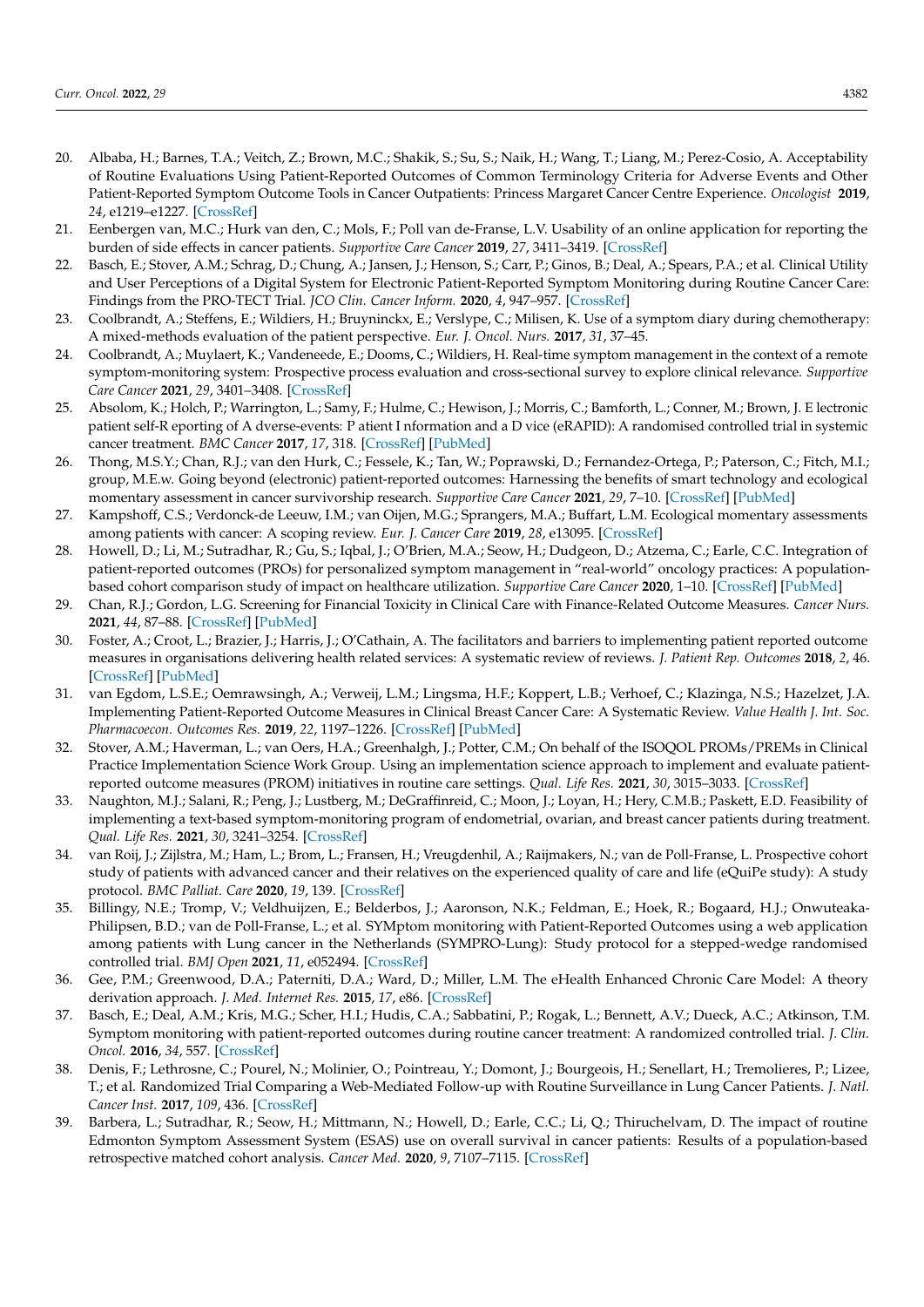- <span id="page-13-0"></span>40. Stover, A.; Irwin, D.E.; Chen, R.C.; Chera, B.S.; Mayer, D.K.; Muss, H.B.; Rosenstein, D.L.; Shea, T.C.; Wood, W.A.; Lyons, J.C.; et al. Integrating Patient-Reported Outcome Measures into Routine Cancer Care: Cancer Patients' and Clinicians' Perceptions of Acceptability and Value. *Egems* **2015**, *3*, 1169. [\[CrossRef\]](http://doi.org/10.13063/2327-9214.1169)
- <span id="page-13-1"></span>41. Dueck, A.C.; Scher, H.I.; Bennett, A.V.; Mazza, G.L.; Thanarajasingam, G.; Schwab, G.; Weitzman, A.L.; Rogak, L.J.; Basch, E. Assessment of Adverse Events from the Patient Perspective in a Phase 3 Metastatic Castration-Resistant Prostate Cancer Clinical Trial. *JAMA Oncol.* **2020**, *6*, e193332. [\[CrossRef\]](http://doi.org/10.1001/jamaoncol.2019.3332)
- <span id="page-13-2"></span>42. Atkinson, T.M.; Dueck, A.C.; Satele, D.V.; Thanarajasingam, G.; Lafky, J.M.; Sloan, J.A.; Basch, E. Clinician vs Patient Reporting of Baseline and Postbaseline Symptoms for Adverse Event Assessment in Cancer Clinical Trials. *JAMA Oncol.* **2020**, *6*, 437–439. [\[CrossRef\]](http://doi.org/10.1001/jamaoncol.2019.5566) [\[PubMed\]](http://www.ncbi.nlm.nih.gov/pubmed/31876902)
- <span id="page-13-3"></span>43. Basch, E.; Bennett, A.; Pietanza, M.C. Use of patient-reported outcomes to improve the predictive accuracy of clinician-reported adverse events. *J. Natl. Cancer Inst.* **2011**, *103*, 1808–1810. [\[CrossRef\]](http://doi.org/10.1093/jnci/djr493)
- <span id="page-13-4"></span>44. Basch, E.; Jia, X.; Heller, G.; Barz, A.; Sit, L.; Fruscione, M.; Appawu, M.; Iasonos, A.; Atkinson, T.; Goldfarb, S.; et al. Adverse symptom event reporting by patients vs clinicians: Relationships with clinical outcomes. *J. Natl. Cancer Inst.* **2009**, *101*, 1624–1632. [\[CrossRef\]](http://doi.org/10.1093/jnci/djp386)
- <span id="page-13-5"></span>45. Atkinson, T.M.; Li, Y.; Coffey, C.W.; Sit, L.; Shaw, M.; Lavene, D.; Bennett, A.V.; Fruscione, M.; Rogak, L.; Hay, J.; et al. Reliability of adverse symptom event reporting by clinicians. *Qual. Life Res.* **2012**, *21*, 1159–1164. [\[CrossRef\]](http://doi.org/10.1007/s11136-011-0031-4) [\[PubMed\]](http://www.ncbi.nlm.nih.gov/pubmed/21984468)
- <span id="page-13-6"></span>46. Rutherford, C.; Müller, F.; Faiz, N.; King, M.T.; White, K. Patient-reported outcomes and experiences from the perspective of colorectal cancer survivors: Meta-synthesis of qualitative studies. *J. Patient-Rep. Outcomes* **2020**, *4*, 27. [\[CrossRef\]](http://doi.org/10.1186/s41687-020-00195-9) [\[PubMed\]](http://www.ncbi.nlm.nih.gov/pubmed/32335745)
- 47. Firkins, J.; Hansen, L.; Driessnack, M.; Dieckmann, N. Quality of life in "chronic" cancer survivors: A meta-analysis. *J. Cancer Surviv.* **2020**, *14*, 504–517. [\[CrossRef\]](http://doi.org/10.1007/s11764-020-00869-9) [\[PubMed\]](http://www.ncbi.nlm.nih.gov/pubmed/32162194)
- <span id="page-13-7"></span>48. Mols, F.; Beijers, T.; Lemmens, V.; van den Hurk, C.J.; Vreugdenhil, G.; van de Poll-Franse, L.V. Chemotherapy-induced neuropathy and its association with quality of life among 2- to 11-year colorectal cancer survivors: Results from the population-based PROFILES registry. *J. Clin. Oncol.* **2013**, *31*, 2699–2707. [\[CrossRef\]](http://doi.org/10.1200/JCO.2013.49.1514)
- <span id="page-13-8"></span>49. McGregor, B.A.; Vidal, G.A.; Shah, S.A.; Mitchell, J.D.; Hendifar, A.E. Remote Oncology Care: Review of Current Technology and Future Directions. *Cureus* **2020**, *12*, e10156. [\[CrossRef\]](http://doi.org/10.7759/cureus.10156)
- <span id="page-13-9"></span>50. Warrington, L.; Absolom, K.; Conner, M.; Kellar, I.; Clayton, B.; Ayres, M.; Velikova, G. Electronic systems for patients to report and manage side effects of cancer treatment: Systematic review. *J. Med. Internet Res.* **2019**, *21*, e10875. [\[CrossRef\]](http://doi.org/10.2196/10875)
- <span id="page-13-10"></span>51. Wesley, K.M.; Fizur, P.J. A review of mobile applications to help adolescent and young adult cancer patients. *Adolesc. Health Med. Ther.* **2015**, *6*, 141–148. [\[CrossRef\]](http://doi.org/10.2147/AHMT.S69209)
- <span id="page-13-11"></span>52. Leahy, A.B.; Schwartz, L.A.; Li, Y.; Reeve, B.B.; Bekelman, J.E.; Aplenc, R.; Basch, E.M. Electronic symptom monitoring in pediatric patients hospitalized for chemotherapy. *Cancer* **2021**, *127*, 2980–2989. [\[CrossRef\]](http://doi.org/10.1002/cncr.33617)
- <span id="page-13-12"></span>53. Hui, D.; Bruera, E. The Edmonton Symptom Assessment System 25 Years Later: Past, Present, and Future Developments. *J. Pain Symptom Manag.* **2017**, *53*, 630–643. [\[CrossRef\]](http://doi.org/10.1016/j.jpainsymman.2016.10.370)
- <span id="page-13-13"></span>54. Patient-Reported Outcomes Version of the Common Terminology Criteria for Adverse Events. Available online: [https://](https://healthcaredelivery.cancer.gov/pro-ctcae/) [healthcaredelivery.cancer.gov/pro-ctcae/](https://healthcaredelivery.cancer.gov/pro-ctcae/) (accessed on 11 March 2022).
- <span id="page-13-14"></span>55. Basch, E.; Becker, C.; Rogak, L.J.; Schrag, D.; Reeve, B.B.; Spears, P.; Smith, M.L.; Gounder, M.M.; Mahoney, M.R.; Schwartz, G.K.; et al. Composite grading algorithm for the National Cancer Institute's Patient-Reported Outcomes version of the Common Terminology Criteria for Adverse Events (PRO-CTCAE). *Clin. Trials* **2021**, *18*, 104–114. [\[CrossRef\]](http://doi.org/10.1177/1740774520975120)
- <span id="page-13-15"></span>56. Basch, E.; Deal, A.M.; Dueck, A.C.; Scher, H.I.; Kris, M.G.; Hudis, C.; Schrag, D. Overall survival results of a trial assessing patient-reported outcomes for symptom monitoring during routine cancer treatment. *JAMA* **2017**, *318*, 197–198. [\[CrossRef\]](http://doi.org/10.1001/jama.2017.7156)
- <span id="page-13-16"></span>57. Denis, F.; Basch, E.; Septans, A.-L.; Bennouna, J.; Urban, T.; Dueck, A.C.; Letellier, C. Two-year survival comparing web-based symptom monitoring vs routine surveillance following treatment for lung cancer. *JAMA* **2019**, *321*, 306–307. [\[CrossRef\]](http://doi.org/10.1001/jama.2018.18085)
- <span id="page-13-17"></span>58. Cleeland, C.S.; Wang, X.S.; Shi, Q.; Mendoza, T.R.; Wright, S.L.; Berry, M.D.; Malveaux, D.; Shah, P.K.; Gning, I.; Hofstetter, W.L.; et al. Automated symptom alerts reduce postoperative symptom severity after cancer surgery: A randomized controlled clinical trial. *J. Clin. Oncol.* **2011**, *29*, 994–1000. [\[CrossRef\]](http://doi.org/10.1200/JCO.2010.29.8315)
- <span id="page-13-18"></span>59. Mooney, K.H.; Beck, S.L.; Wong, B.; Dunson, W.; Wujcik, D.; Whisenant, M.; Donaldson, G. Automated home monitoring and management of patient-reported symptoms during chemotherapy: Results of the symptom care at home RCT. *Cancer Med.* **2017**, *6*, 537–546. [\[CrossRef\]](http://doi.org/10.1002/cam4.1002)
- <span id="page-13-19"></span>60. Kearney, N.; McCann, L.; Norrie, J.; Taylor, L.; Gray, P.; McGee-Lennon, M.; Sage, M.; Miller, M.; Maguire, R. Evaluation of a mobile phone-based, advanced symptom management system (ASyMS©) in the management of chemotherapy-related toxicity. *Supportive Care Cancer* **2009**, *17*, 437–444. [\[CrossRef\]](http://doi.org/10.1007/s00520-008-0515-0)
- <span id="page-13-20"></span>61. Moradian, S.; Krzyzanowska, M.K.; Maguire, R.; Morita, P.P.; Kukreti, V.; Avery, J.; Liu, G.; Cafazzo, J.; Howell, D. Usability Evaluation of a Mobile Phone–Based System for Remote Monitoring and Management of Chemotherapy-Related Side Effects in Cancer Patients: Mixed-Methods Study. *JMIR Cancer* **2018**, *4*, e10932. [\[CrossRef\]](http://doi.org/10.2196/10932)
- <span id="page-13-21"></span>62. Holch, P.; Warrington, L.; Bamforth, L.; Keding, A.; Ziegler, L.; Absolom, K.; Hector, C.; Harley, C.; Johnson, O.; Hall, G. Development of an integrated electronic platform for patient self-report and management of adverse events during cancer treatment. *Ann. Oncol.* **2017**, *28*, 2305–2311. [\[CrossRef\]](http://doi.org/10.1093/annonc/mdx317)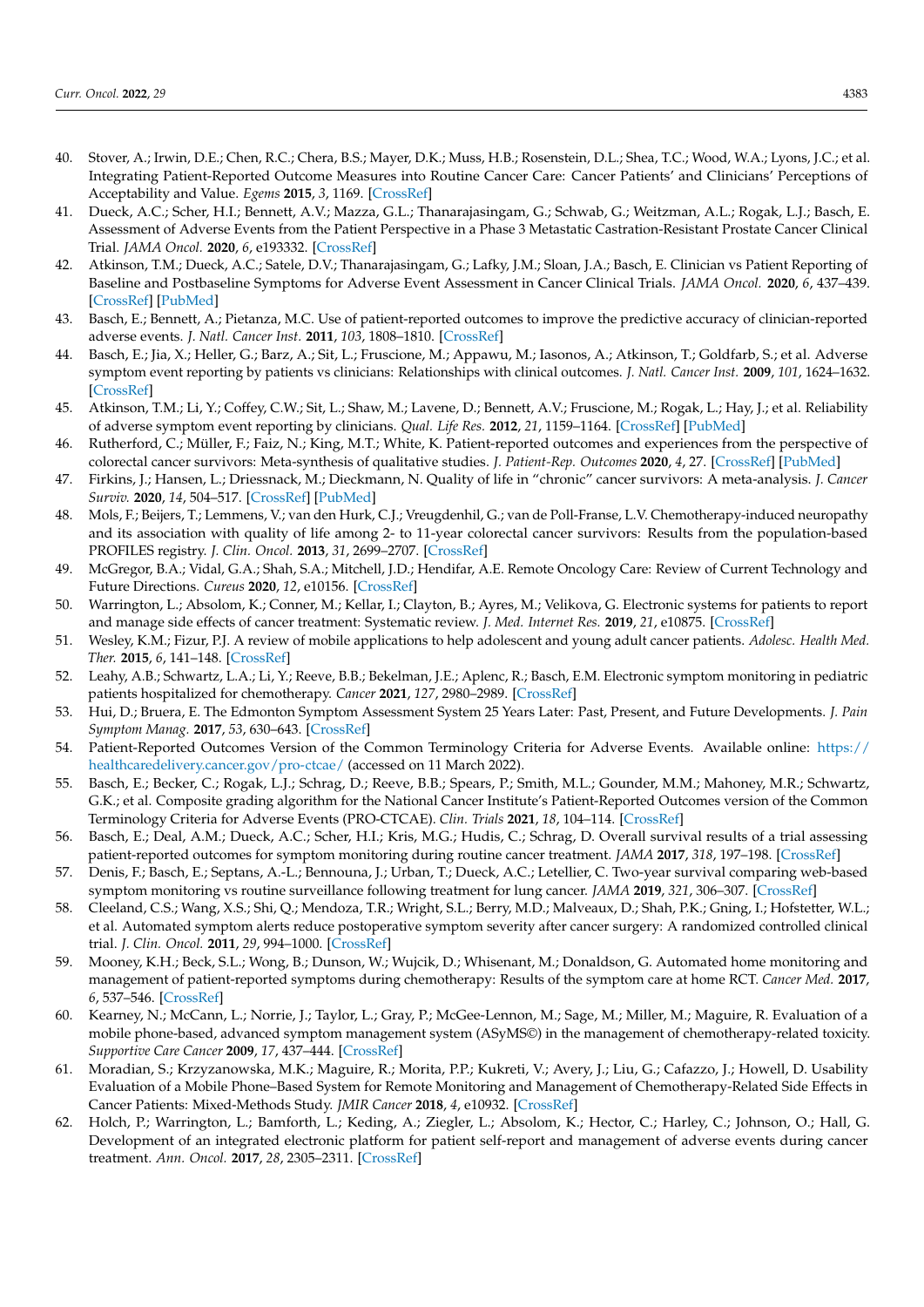- <span id="page-14-0"></span>63. Avery, K.N.; Richards, H.S.; Portal, A.; Reed, T.; Harding, R.; Carter, R.; Bamforth, L.; Absolom, K.; Francischetto, E.O.C.; Velikova, G. Developing a real-time electronic symptom monitoring system for patients after discharge following cancer-related surgery. *BMC Cancer* **2019**, *19*, 463. [\[CrossRef\]](http://doi.org/10.1186/s12885-019-5657-6)
- <span id="page-14-1"></span>64. Richards, H.S.; Blazeby, J.M.; Portal, A.; Harding, R.; Reed, T.; Lander, T.; Chalmers, K.A.; Carter, R.; Singhal, R.; Absolom, K.; et al. A real-time electronic symptom monitoring system for patients after discharge following surgery: A pilot study in cancer-related surgery. *BMC Cancer* **2020**, *20*, 543. [\[CrossRef\]](http://doi.org/10.1186/s12885-020-07027-5)
- 65. Holch, P.; Pini, S.; Henry, A.M.; Davidson, S.; Routledge, J.; Brown, J.; Absolom, K.; Gilbert, A.; Franks, K.; Hulme, C.; et al. eRAPID electronic patient self-Reporting of Adverse-events: Patient Information and aDvice: A pilot study protocol in pelvic radiotherapy. *Pilot Feasibility Stud.* **2018**, *4*, 110. [\[CrossRef\]](http://doi.org/10.1186/s40814-018-0304-6)
- <span id="page-14-2"></span>66. Charalambous, A. Personalizing the Technological Experience. In *Developing and Utilizing Digital Technology in Healthcare for Assessment and Monitoring*, 1st ed.; Charalambous, A., Ed.; Springer: Berlin/Heidelberg, Germany, 2020; pp. 19–28.
- <span id="page-14-3"></span>67. van der Hout, A.; van Uden-Kraan, C.F.; Holtmaat, K.; Jansen, F.; Lissenberg-Witte, B.I.; Nieuwenhuijzen, G.A.P.; Hardillo, J.A.; Baatenburg de Jong, R.J.; Tiren-Verbeet, N.L.; Sommeijer, D.W.; et al. Role of eHealth application Oncokompas in supporting self-management of symptoms and health-related quality of life in cancer survivors: A randomised, controlled trial. *Lancet Oncol.* **2020**, *21*, 80–94. [\[CrossRef\]](http://doi.org/10.1016/S1470-2045(19)30675-8)
- <span id="page-14-4"></span>68. Cancer Care Ontario. Available online: <https://www.cancercareontario.ca/en> (accessed on 11 March 2022).
- <span id="page-14-5"></span>69. Rha, S.Y.; Nam, J.M.; Lee, J. Development and evaluation of the Cancer Symptom Management System: Symptom Management Improves your LifE (SMILE)-a randomized controlled trial. *Supportive Care Cancer* **2020**, *28*, 713–723. [\[CrossRef\]](http://doi.org/10.1007/s00520-019-04865-3)
- <span id="page-14-6"></span>70. Bana, M.; Ribi, K.; Kropf-Staub, S.; Näf, E.; Schramm, M.S.; Zürcher-Florin, S.; Peters, S.; Eicher, M. Development and implementation strategies of a nurse-led symptom self-management program in outpatient cancer centres: The Symptom Navi© Programme. *Eur. J. Oncol. Nurs.* **2020**, *44*, 101714. [\[CrossRef\]](http://doi.org/10.1016/j.ejon.2019.101714)
- <span id="page-14-7"></span>71. Bana, M.; Ribi, K.; Peters, S.; Kropf-Staub, S.; Naf, E.; Zurcher-Florin, S.; Stoffel, B.; Blaeuer, C.; Borner, M.; Malin, D.; et al. Pilot Testing of a Nurse-Led Basic Symptom Self-management Support for Patients Receiving First-Line Systemic Outpatient Anticancer Treatment: A Cluster-Randomized Study (Symptom Navi Pilot Study). *Cancer Nurs.* **2021**, *44*, E687–E702. [\[CrossRef\]](http://doi.org/10.1097/NCC.0000000000000995)
- <span id="page-14-8"></span>72. Howell, D.; Mayer, D.K.; Fielding, R.; Eicher, M.; Verdonck-de Leeuw, I.M.; Johansen, C.; Soto-Perez-de-Celis, E.; Foster, C.; Chan, R.; Alfano, C.M. Management of cancer and health after the clinic visit: A call to action for self-management in cancer care. *J. Natl. Cancer Inst.* **2021**, *113*, 523–531. [\[CrossRef\]](http://doi.org/10.1093/jnci/djaa083)
- <span id="page-14-9"></span>73. Howell, D.; Rosberger, Z.; Mayer, C.; Faria, R.; Hamel, M.; Snider, A.; Lukosius, D.B.; Montgomery, N.; Mozuraitis, M.; Li, M. Personalized symptom management: A quality improvement collaborative for implementation of patient reported outcomes (PROs) in 'real-world' oncology multisite practices. *J. Patient-Rep. Outcomes* **2020**, *4*, 1–13. [\[CrossRef\]](http://doi.org/10.1186/s41687-020-00212-x)
- <span id="page-14-10"></span>74. Billingy, N.E.; Tromp, V.; van den Hurk, C.J.G.; Becker-Commissaris, A.; Walraven, I. Health-Related Quality of Life and Survival in Metastasized Non-Small Cell Lung Cancer Patients with and without a Targetable Driver Mutation. *Cancers* **2021**, *13*, 4282. [\[CrossRef\]](http://doi.org/10.3390/cancers13174282)
- <span id="page-14-11"></span>75. Coolbrandt, A.; Milisen, K.; Wildiers, H.; Aertgeerts, B.; van Achterberg, T.; Van der Elst, E.; de Casterlé, B.D. A nursing intervention aimed at reducing symptom burden during chemotherapy (CHEMO-SUPPORT): A mixed-methods study of the patient experience. *Eur. J. Oncol. Nurs.* **2018**, *34*, 35–41. [\[CrossRef\]](http://doi.org/10.1016/j.ejon.2018.03.002)
- <span id="page-14-12"></span>76. Policy for Device Software Functions and Mobile Medical Applications. Available online: [https://www.fda.gov/regulatory](https://www.fda.gov/regulatory-information/search-fda-guidance-documents/policy-device-software-functions-and-mobile-medical-applications)[information/search-fda-guidance-documents/policy-device-software-functions-and-mobile-medical-applications](https://www.fda.gov/regulatory-information/search-fda-guidance-documents/policy-device-software-functions-and-mobile-medical-applications) (accessed on 11 March 2022).
- <span id="page-14-13"></span>77. Lizee, T.; Basch, E.; Tremolieres, P.; Voog, E.; Domont, J.; Peyraga, G.; Urban, T.; Bennouna, J.; Septans, A.L.; Balavoine, M.; et al. Cost-Effectiveness of Web-Based Patient-Reported Outcome Surveillance in Patients with Lung Cancer. *J. Thorac. Oncol.* **2019**, *14*, 1012–1020. [\[CrossRef\]](http://doi.org/10.1016/j.jtho.2019.02.005)
- <span id="page-14-14"></span>78. Krzyzanowska, M.K.; Julian, J.A.; Powis, M.; Howell, D.; Earle, C.C.; Enright, K.A.; Mittmann, N.; Trudeau, M.E.; Grunfeld, E. Ambulatory Toxicity Management (AToM) in patients receiving adjuvant or neo-adjuvant chemotherapy for early stage breast cancer—A pragmatic cluster randomized trial protocol. *BMC Cancer* **2019**, *19*, 884. [\[CrossRef\]](http://doi.org/10.1186/s12885-019-6099-x)
- <span id="page-14-15"></span>79. Agarwal, V.; Corsini, N.; Eckert, M.C.; Sharplin, G.; Ramsey, I.; Gunn, K.; Fitzgerald, M.K.; Koczwara, B. A pilot study of population-based, patient-reported outcome collection in cancer survivors. *Supportive Care Cancer* **2021**, *29*, 4239–4247. [\[CrossRef\]](http://doi.org/10.1007/s00520-020-05910-2) [\[PubMed\]](http://www.ncbi.nlm.nih.gov/pubmed/33411044)
- <span id="page-14-16"></span>80. Ibrahim, H.; Liu, X.; Zariffa, N.; Morris, A.D.; Denniston, A.K. Health data poverty: An assailable barrier to equitable digital health care. *Lancet Digit. Health* **2021**, *3*, e260–e265. [\[CrossRef\]](http://doi.org/10.1016/S2589-7500(20)30317-4)
- <span id="page-14-17"></span>81. Thomas, J.; Barraket, J.; Wilson, C.K.; Rennie, E.; Ewing, S.; MacDonald, T. *Measuring Australia's Digital Divide: The Australian Digital Inclusion Index 2019*; RMIT University: Melbourne, Australia, 2019.
- <span id="page-14-18"></span>82. Bodie, G.D.; Dutta, M.J. Understanding health literacy for strategic health marketing: eHealth literacy, health disparities, and the digital divide. *Health Mark. Q.* **2008**, *25*, 175–203. [\[CrossRef\]](http://doi.org/10.1080/07359680802126301) [\[PubMed\]](http://www.ncbi.nlm.nih.gov/pubmed/18935884)
- <span id="page-14-19"></span>83. Kemp, E.; Trigg, J.; Beatty, L.; Christensen, C.; Dhillon, H.M.; Maeder, A.; Williams, P.A.; Koczwara, B. Health literacy, digital health literacy and the implementation of digital health technologies in cancer care: The need for a strategic approach. *Health Promot. J. Aust.* **2021**, *32*, 104–114. [\[CrossRef\]](http://doi.org/10.1002/hpja.387)